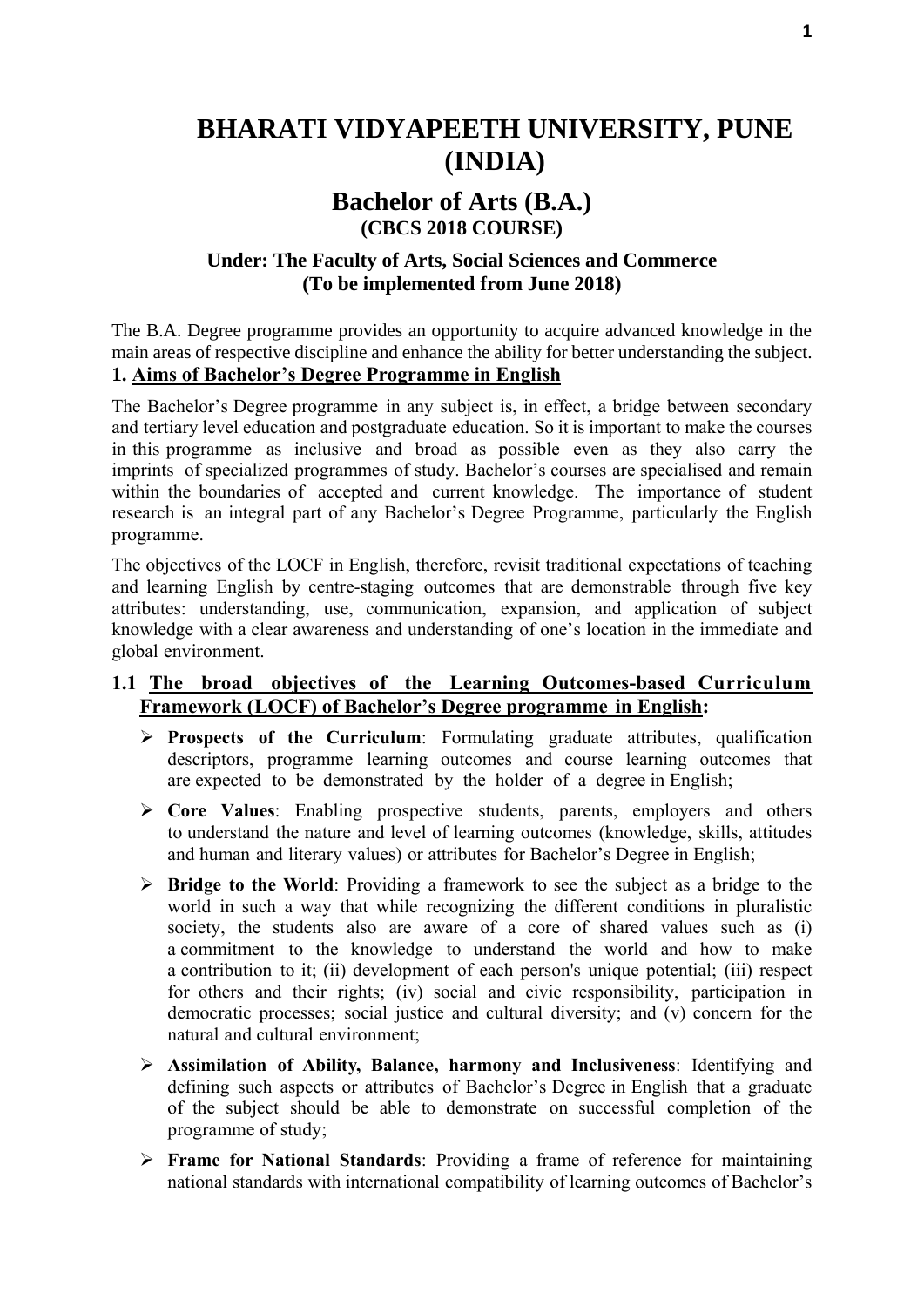Degree in English and academic standards to ensure global competitiveness, and to facilitate student/graduate mobility;

- **Pliability**: Formulating outcomes that are responsive to social and technological changes in order that the pedagogy will meet student's needs arising from the changes. LOCF encourages effective use of new technologies as tools for learning and provide a balance between what is common to the education of all students and the kind of flexibility and openness required for education;
- **Pedagogy**: Providing higher education institutions an important point of reference for designing teaching-learning strategies, assessing student learning levels, and periodic review of programmes and academic standards for Bachelor's Degree in English with shift from domain knowledge to processes of realising the outcomes;
- **Development**: Providing HEIs a developmental approach through LOCF that would accommodate social needs and provide students a clear direction of learning.

## **1.2 The specific objectives of the BA programme in English are to develop in the student the ability to demonstrable the following outcomes:**

- 1. Disciplinary Knowledge of English Literature and Literary Studies
- 2. Communication Skills
- 3. Critical Thinking
- 4. Analytical Reasoning
- 5. Problem Solving
- 6. Research-Related Skills
- 7. Self-Directing Learning
- 8. Multicultural Competence
- 9. Values: Moral and Ethical, Literary and Human
- 10. Digital Literacy

The details are explained in the sections that follow.

## **1.3 Graduate Attributes**

## **i) Disciplinary Knowledge:**

- a. ability to identify, speak and write about different literary genres, forms, periods and movements
- b. ability to understand and engage with various literary and critical concepts and categories
- c. ability to read texts closely, paying attention to themes, generic conventions, historical contexts, and linguistic and stylistic variations and innovations
- d. ability to understand appreciate, analyze, and use different theoretical frameworks
- e. ability to locate in and engage with relevant scholarly works in order to develop one's own critical position and present one's views coherently and persuasively
- f. ability to situate one's own reading, to be aware of one's position in terms of society, religion, caste, region, gender, politics, and sexuality to be self-reflexive and selfquestioning
- g. ability to understand the world, to think critically and clearly about the local and the global through a reading of literatures in translation and in the original, to be a located Indian citizen of the world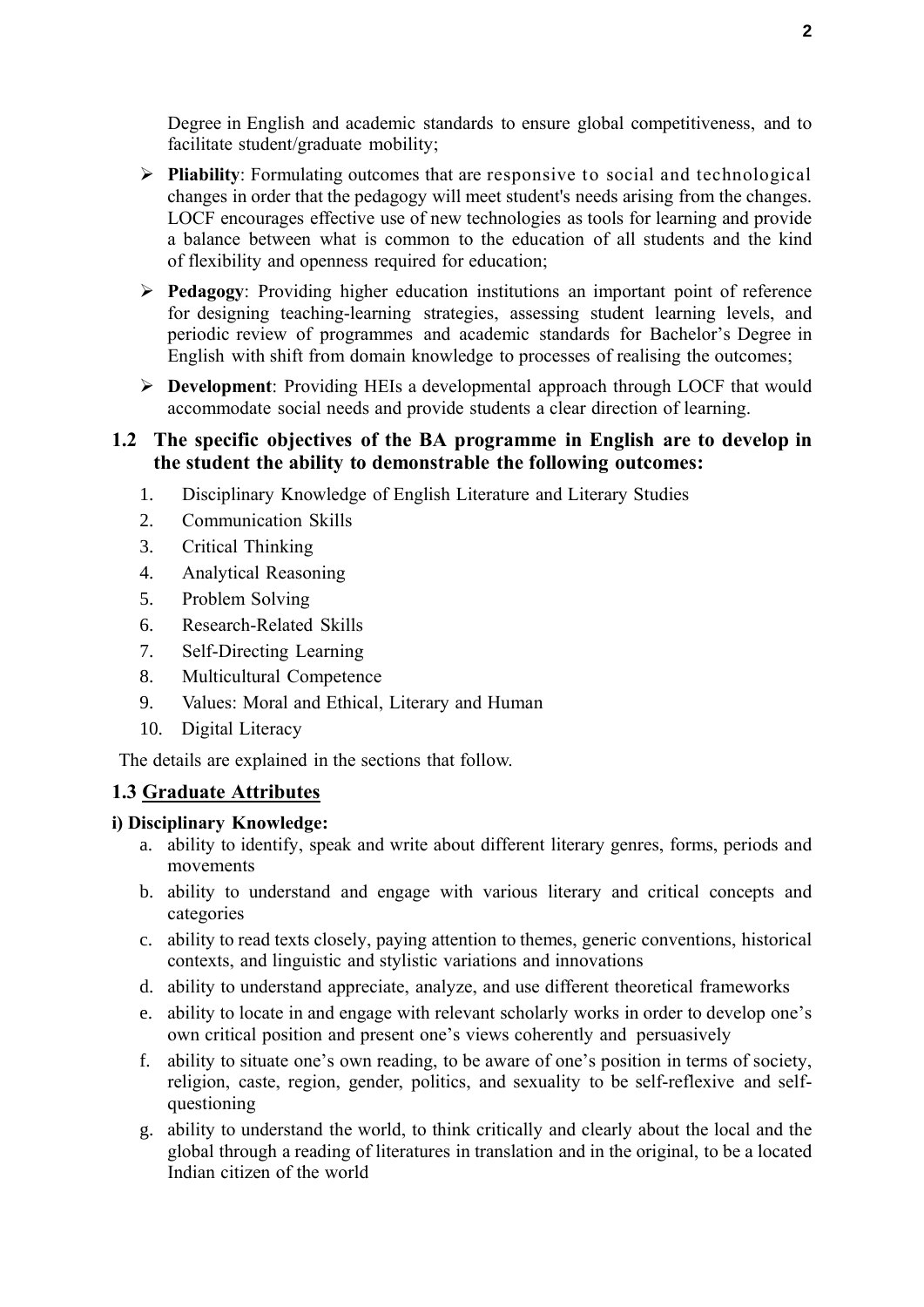h. ability to see and respect difference and to transcend binaries

## **ii) Communication Skills:**

- a. ability to speak and write clearly in standard, academic English
- b. ability to listen to and read carefully various viewpoints and engage with them.
- c. ability to use critical concepts and categories with clarity

## **iii) Critical Thinking:**

- a. ability to read and analyze extant scholarship
- b. ability to substantiate critical readings of literary texts in order to persuade others
- c. ability to place texts in historical contexts and also read them in terms of generic conventions and literary history

## **iv) Problem Solving:**

a. ability to transfer literary critical skills to read other cultural texts b) ability to read any unfamiliar literary texts

## **v) Analytical Reasoning:**

- a. ability to evaluate the strengths and weaknesses in scholarly texts spotting flaws in their arguments
- b. ability to use critics and theorists to create a framework and to substantiate one's argument in one's reading of literary texts

## **vi) Research-Related Skills:**

- a. ability to problematize; to formulate hypothesis and research questions, and to identify and consult relevant sources to find answers
- b. ability to plan and write a research paper

## **vii) Teamwork and Time Management:**

- a. ability to participate constructively in class discussions
- b. ability to contribute to group work
- c. ability to meet a deadline

## **viii) Scientific Reasoning:**

- a. ability to analyze texts, evaluating ideas and literary strategies
- b. ability to formulate logical and persuasive arguments

## **ix) Reflective Thinking:**

a. ability to locate oneself and see the influence of location—regional, national, global—on critical thinking and reading

## **x) Self-Directing Learning:**

- a. ability to work independently in terms of reading literary and critical texts
- b. ability to carry out personal research, postulate questions and search for answers

## **xi) Digital Literacy:**

- a. ability to use digital sources, and read them critically
- b. ability to use digital resources for presentations

## **xii) Multicultural Competence:**

- a. ability to engage with and understand literature from various nations and reasons and languages
- b. ability to respect and transcend differences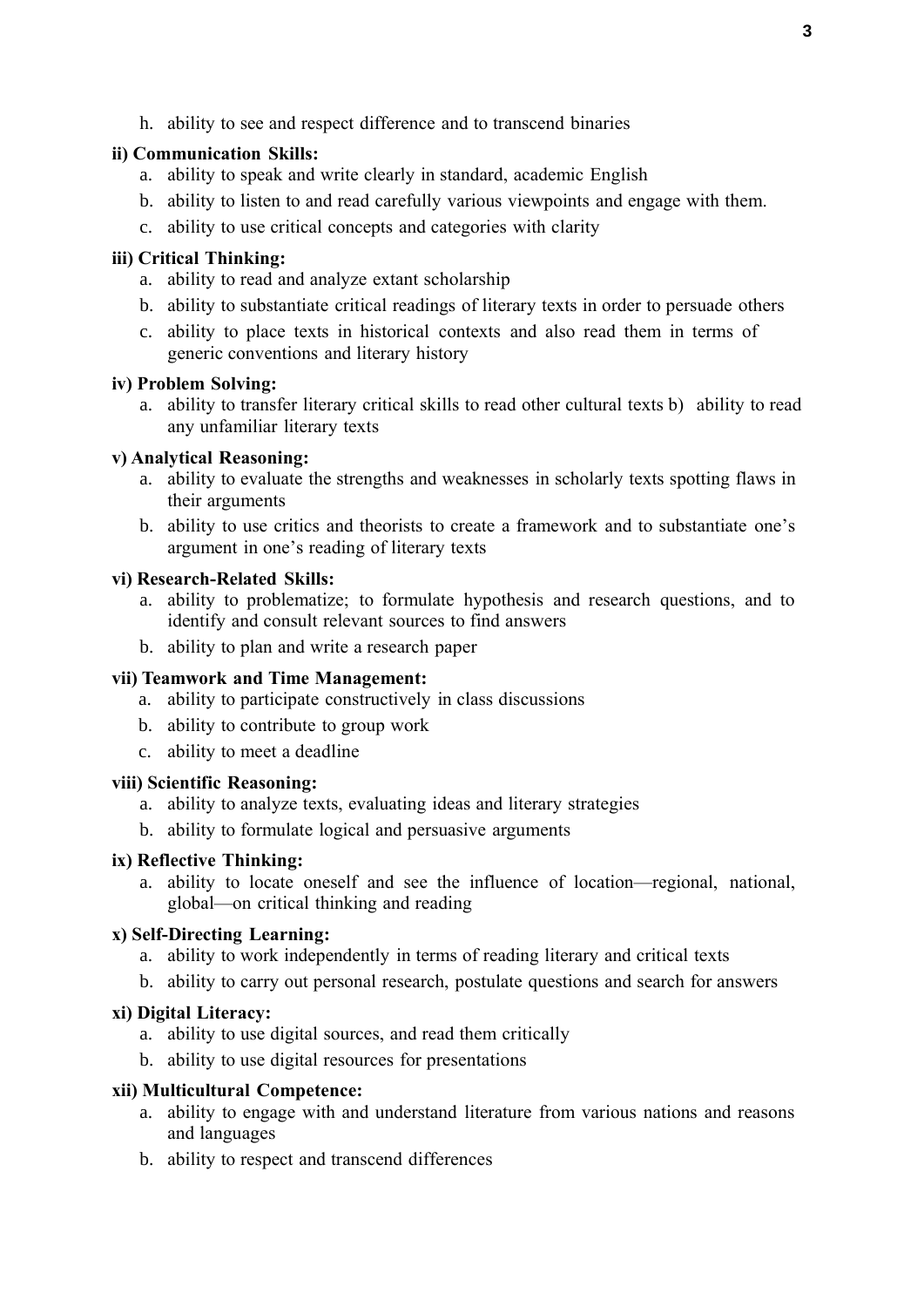## **xiii) Moral and Ethical Values:**

- a. ability to interrogate one's own ethical values, and to be aware of ethical issues
- b. ability to read values inherited in literary texts and criticism vis a vis, the environment, religion and spirituality, as also structures of power

#### **xiv) Leadership Readiness:**

a. ability to lead group discussions, to formulate questions for the class in literary and social texts

#### **xv) Life-long Learning:**

- a. ability to retain and build on critical reading skills
- b. ability to transfer such skills to other domains of one's life and work

## **1.4 Qualification descriptors for a bachelor's degree with English**

The qualification descriptors for the BA (English) programme in English shall be five learning attributes such as understanding, use, communication, expansion, and application of subject knowledge with a clear understanding of one's location. This also involves an awareness on the students' part of differences pertaining to class, caste, gender, community, region, etc. in order that they can transcend these differences with transparency of purpose and thought. The key qualification descriptors for a bachelor's degree with English shall be clarity of communication as well as critical thinking and ethical awareness. Each Graduate in English should be able to

- demonstrate a coherent and systematic knowledge and understanding of the field of literary and theoretical developments in the field of English Studies and English Studies in India. This would also include the student's ability to identify, speak and write about genres, forms, periods, movements and conventions of writing as well as the ability to understand and engage with literary-critical concepts, theories and categories
- demonstrate the ability to understand the role of literature in a changing world from the disciplinary perspective as well as in relation to its professional and everyday use. While the aspect of disciplinary attribute is covered by the ability of the students to read texts with close attention to themes, conventions, contexts and value systems, a key aspect of this attribute is their ability to situate their reading, their position(s) in terms of community, class, caste, religion, language, region, gender, politics, and an understanding of the global and the local
- demonstrate the ability to think and write critically and clearly about one's role as a located Indian citizen of the world through a reading of English literatures and literatures in translation
- communicate ideas, opinions and values—both literary values and values of life in all shades and shapes—in order to expand the knowledge of the subject as it moves from the classroom to life and life-worlds
- demonstrate the ability to share the results of academic and disciplinary learning through different forms of communication such as essays, dissertations, reports, findings, notes, etc, on different platforms of communication such as the classroom, the media and the internet
- recognize the scope of English studies in terms of career opportunities, employment and lifelong engagement in teaching, publishing, translation, communication, media, soft skills and other allied fields
- apply subject-specific skills in language and literature to foster a larger sense of ethical and moral responsibility among fellow humans in order to see and respect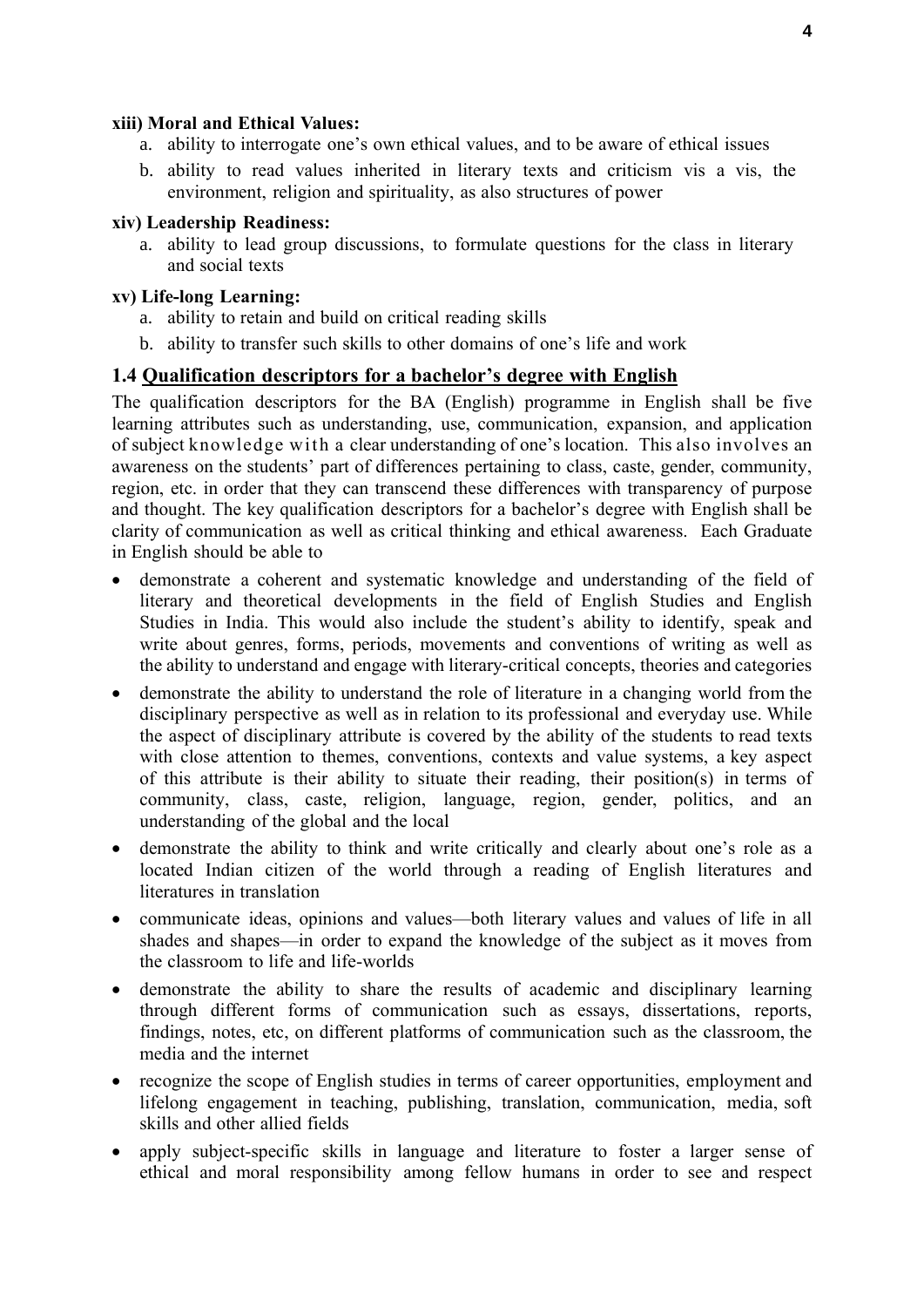differences in and among various species and life-forms and learn to transcend them

• The programme will strengthen the student's ability to draw on narratives that alert us to layers and levels of meaning and differences in situations and complexities of relations. Linguistic and literary competence should help the students identify, analyze and evaluate keys issues in the text and around in the world—thematic, contextual, professional, processual—and think of ways to find acceptable and sustainable solutions. Students will have the ability to understand and articulate with clarity and critical thinking one's position in the world as an Indian and as an Indian citizen of the world.

## **1.5 Programme Specific Learning Outcomes (BA English)**

The programme learning outcomes relating to BA degree programme in English:

- demonstrate a set of basic skills in literary communication and explication of literary practices and process with clarity
- demonstrate a coherent and systematic knowledge of the field of English literature and Bhasha literatures in English showing an understanding of current theoretical and literary developments in relation to the specific field of English studies.
- display an ability to read and understand various literary genres and stylistic variations and write critically
- cultivate ability to look at and evaluate literary texts as a field of study and as part of the wider network of local and global culture
- demonstrate a critical aptitude and reflexive thinking to systematically analyze the existing scholarship and expand critical questions and the knowledge base in the field of English studies using digital resources
- display knowledge to cultivate a better understanding of values both literary values that aide us in literary judgment and also values of life at all stages; apply appropriate methodologies for the development of the creative and analytical faculties of students, their overall development of writing, including imaginative writing
- recognize employability options in English studies programme as part of skill development and as career avenues open to graduates in today's global world such as professional writing, translation, teaching English at different levels, mass media, journalism, aviation communication and personality development
- channelize the interests of the students and analytical reasoning in a better way and make more meaningful choices regarding career after completion of graduate programme
- to enable students to develop an awareness of the linguistic-cultural richness of India as an important outcome of English literary studies in India

## **2. Aims of Bachelor's Degree Programme in Economics (BA Economics)**

The Bachelor's Degree programme in any subject is, in effect, a bridge between secondary and tertiary level education and postgraduate education. So it is important to make the courses in this programme as inclusive and broad as possible even as they also carry the imprints of specialized programmes of study. Bachelor's courses are specialized and remain within the boundaries of accepted and current knowledge. The importance of student research is an integral part of any Bachelor's Degree Programme, particularly the Economics programme.

The objectives of the LOCF in Economics, therefore, revisit traditional expectations of teaching and learning Economics by centre-staging outcomes that are demonstrable through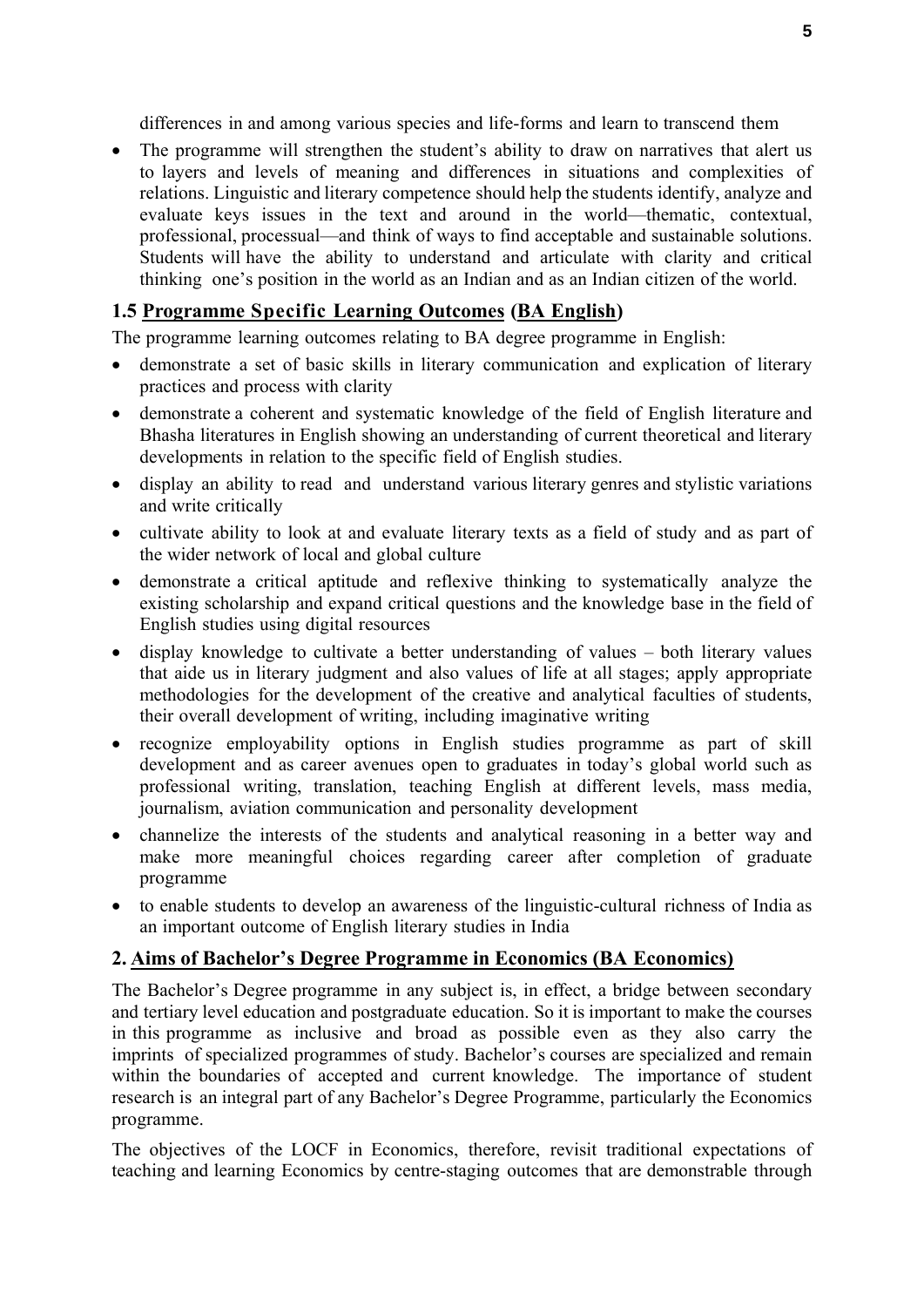five key attributes: understanding, use, communication, expansion, and application of subject knowledge with a clear awareness and understanding of one's location in the immediate and global environment.

## **2.1 The broad objectives of the Learning Outcomes-based Curriculum Framework (LOCF) of Bachelor's Degree programme in Economics:**

- **Prospects of the Curriculum**: Formulating graduate attributes, qualification descriptors, programme learning outcomes and course learning outcomes that are expected to be demonstrated by the holder of a degree in Economics;
- **Core Values**: Enabling prospective students, parents, employers and others to understand the nature and level of learning outcomes (knowledge, skills, attitudes and human and literary values) or attributes for Bachelor's Degree in Economics;
- **Bridge to the World**: Providing a framework to see the subject as a bridge to the world in such a way that while recognizing the different conditions in pluralistic society, the students also are aware of a core of shared values such as (i) a commitment to the knowledge to understand the world and how to make a contribution to it; (ii) development of each person's unique potential; (iii) respect for others and their rights; (iv) social and civic responsibility, participation in democratic processes; social justice and cultural diversity; and (v) concern for the natural and cultural environment;
- **Assimilation of Ability, Balance, harmony and Inclusiveness**: Identifying and defining such aspects or attributes of Bachelor's Degree in Economics that a graduate of the subject should be able to demonstrate on successful completion of the programme of study;
- **Frame for National Standards**: Providing a frame of reference for maintaining national standards with international compatibility of learning outcomes of Bachelor's Degree in Economics and academic standards to ensure global competitiveness, and to facilitate student/graduate mobility;
- **Pliability**: Formulating outcomes that are responsive to social and technological changes in order that the pedagogy will meet student's needs arising from the changes. LOCF encourages effective use of new technologies as tools for learning and provide a balance between what is common to the education of all students and the kind of flexibility and openness required for education;
- **Pedagogy**: Providing higher education institutions an important point of reference for designing teaching-learning strategies, assessing student learning levels, and periodic review of programmes and academic standards for Bachelor's Degree in Economics with shift from domain knowledge to processes of realizing the outcomes;
- **Development**: Providing HEIs a developmental approach through LOCF that would accommodate social needs and provide students a clear direction of learning.

## **2.2 The specific objectives of the BA programme in Economics are to develop in the student the ability to demonstrable the following outcomes:**

- 1. Disciplinary Knowledge of Economics
- 2. Communication Skills
- 3. Critical Thinking
- 4. Analytical Reasoning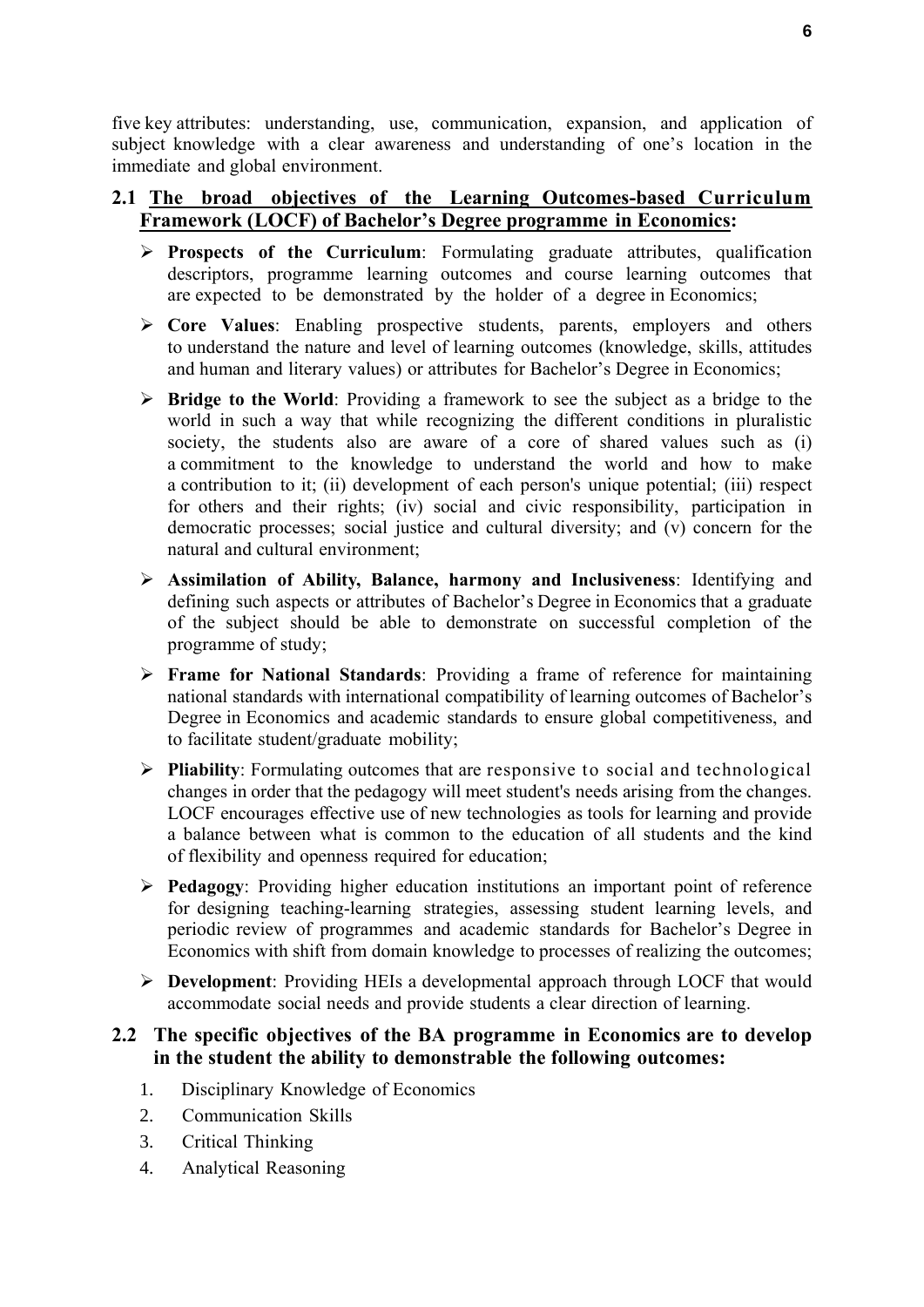- 5. Problem Solving
- 6. Research-Related Skills
- 7. Self-Directing Learning
- 8. Multicultural Competence
- 9. Values: Moral and Ethical, Literary and Human
- 10. Digital Literacy

The details are explained in the sections that follow.

## **2.3 Graduate Attributes**

## **Disciplinary Knowledge:**

The proposed curriculum is expected to provide the students a good overall knowledge of Economics covering various aspects. As a result, they will not only be able to understand the important Economics models but also able to apply some commonly used Economics models to other fields.

## **Critical Thinking:**

The proposed course is designed to enrich the students with ability to examine basic economics issues in a more logical and methodical manner. It is expected that the students will strengthen themselves both computationally and analytically.

## **Problem Solving:**

The students will be able to examine various hypotheses involved, and will be able to identify and consult relevant resources to find their rational answers.

## **Analytical Reasoning:**

The students are expected to develop capability to identify logical flaws and loopholes in the arguments of economics, analyze and synthesize data from a variety of sources and accordingly prepare the conclusions.

## **Research Related Skills:**

The students should be able to develop original thinking for new problems of economics and providing their solutions. As a result, they will be able to develop thought provoking skills for their own subject as well as for those who are practicing economics model.

## **Communication Skills and Team Work:**

The students are expected to develop effective and confident Communication skill after completion of the course. They will have an ability to work in a team as well as in isolation.

## **Moral and Ethical Awareness:**

The students are expected to develop ethical and social responsibility as well. As a result, the students will be able to identify ethical issues, avoid unethical behavior such as fabrication, falsification or misrepresentation and misinterpretation of data.

## **Scientific Reasoning:**

The students will be able to analyze, interpret and appropriate conclusions from both quantitative and qualitative data and critically evaluate ideas, evidence and experiences with an unbiased and consistent approach.

## **Reflective thinking:**

The students should be sensitive to real experiences with respect to self, society and nation.

## **Information/Digital literacy:**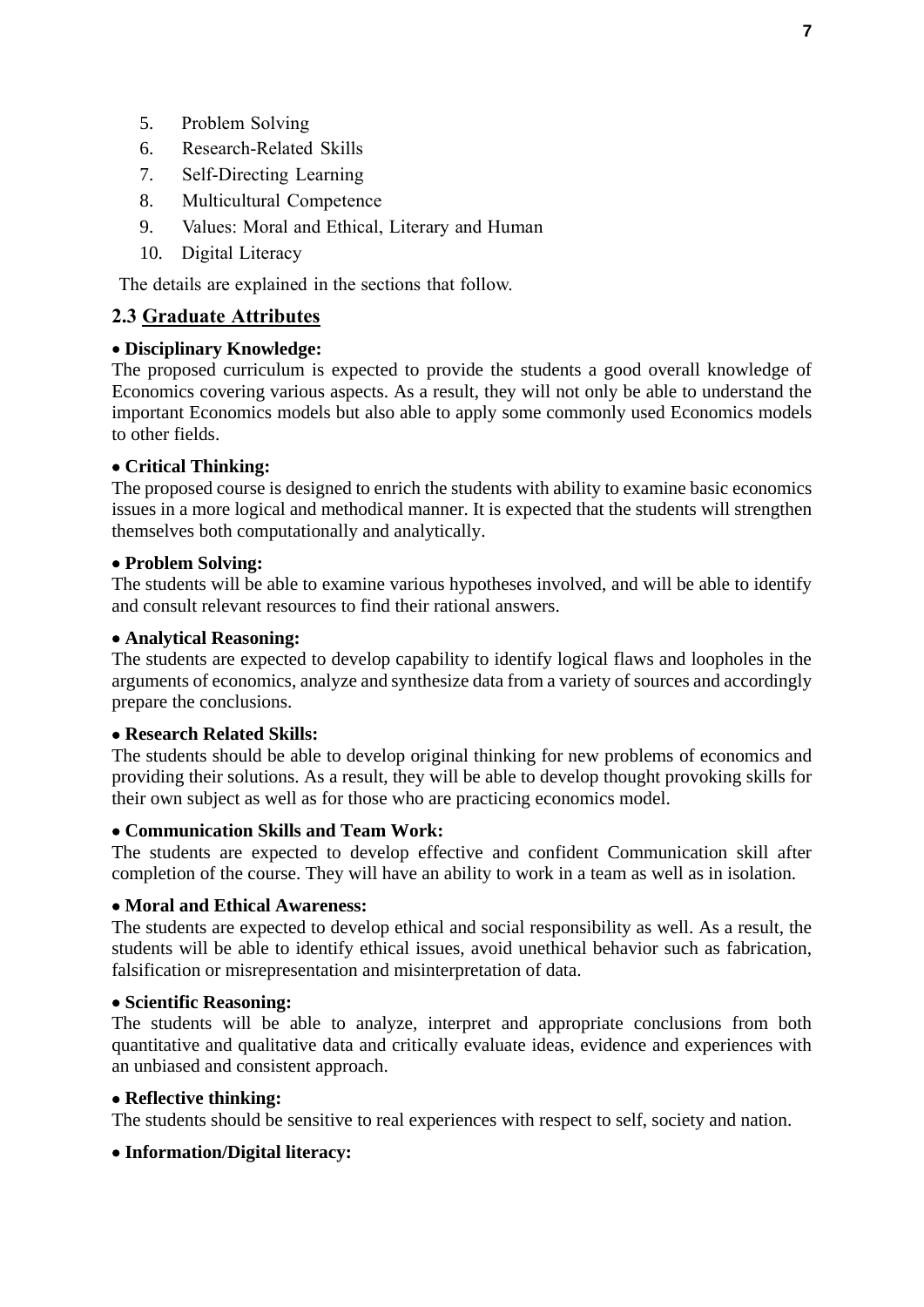The proposed course is expected to develop digital literacy among the students for using ICT in different learning situations. The students should be able to equip themselves with in depth programming and simultaneously use appropriate Statistical software for Statistical computing (like SPSS software).

## **Self-directed Learning:**

The students are expected to be familiar with data collection, compilation, analysis and interpretation and writing of project reports independently.

## **Multicultural Competence:**

The students are expected to be aware of values and beliefs of different cultures and have a global perspective by examining various forms of primary and secondary data resources.

## **Leadership Readiness/Qualities:**

The students will be capable of mapping out the tasks of a team or an organization, formulating an inspiring vision, building a team for achieving the desired objectives, motivating and inspiring team members accordingly, and using management skills to guide people in the right direction smoothly and efficiently.

## **Lifelong Learning:**

The proposed course is designed to develop independent, coherent and decisive thoughts among the students that will ultimately develop competency in their lives.

## **2.4 Qualification descriptors for a bachelor's degree with Economics**

The qualification descriptors for the BA (Economics) programme in Economics shall be five learning attributes such as understanding, use, communication, expansion, and application of subject knowledge with a clear understanding of one's location. This also involves an awareness on the students' part of differences pertaining to class, caste, gender, community, region, etc. in order that they can transcend these differences with transparency of purpose and thought. The key qualification descriptors for a bachelor's degree with Economics shall be clarity of communication as well as critical thinking and ethical awareness. Each Graduate in Economics should be able to

- Demonstrate the ability to understand the role of Economics in a changing world from the disciplinary perspective as well as in relation to its professional and everyday use.
- demonstrate the ability to think and write critically and clearly about one's role as a located Indian citizen of the world through a reading of of Economic concepts and theories.
- Communicate ideas, opinions and values both literary values and values of life in all shades and shapes in order to expand the knowledge of the subject as it moves from the classroom to life and life-worlds.
- Demonstrate the ability to share the results of academic and disciplinary learning through different forms of communication such as essays, dissertations, reports, findings, notes, etc, on different platforms of communication such as the classroom, the media and the internet.
- Recognize the scope of Economics studies in terms of career opportunities, employment and lifelong engagement in teaching, publishing, analysis and other allied fields
- Apply subject specific skills in economics to foster a larger sense of ethical and moral responsibility among fellow humans in order to see and respect differences in and among various species and life-forms and learn to transcend them.
- The programme will strengthen the student's ability to draw on narratives that alert us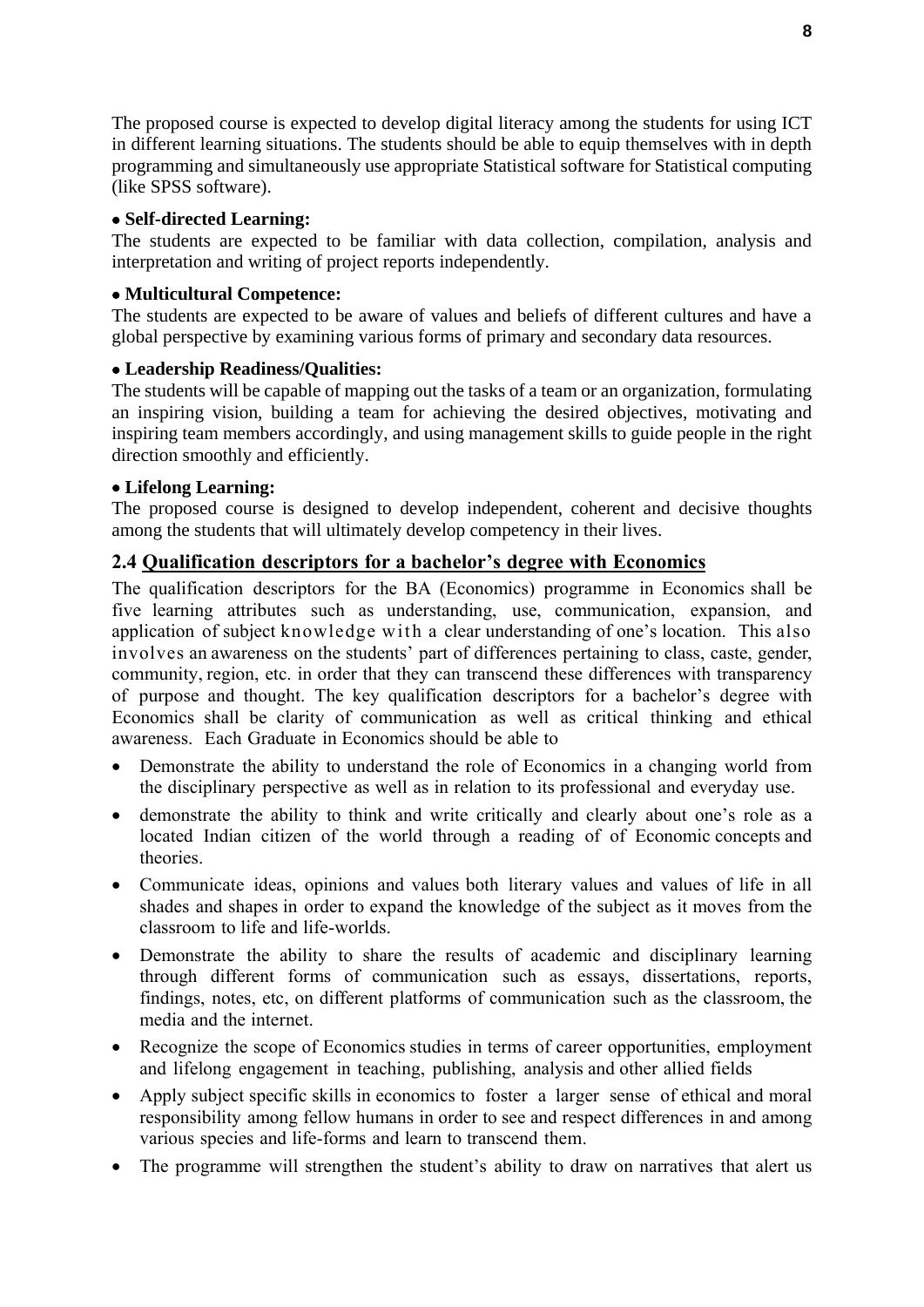to layers and levels of meaning and differences in situations and complexities of relations. Economic study should help the students identify, analyze and evaluate keys issues in the text and around in the world thematic, contextual, professional, processual and think of ways to find acceptable and sustainable solutions. Students will have the ability to understand and articulate with clarity and critical thinking one's position in the world as an Indian and as an Indian citizen of the world.

## **2.5 Programme Specific Learning Outcomes (B.A. Economics)**

The programme learning outcomes relating to M.A. degree programme in Economics:

- The behavioural patterns of different economic agents, advance theoretical issues and their applications.
- Use the spoken and written word, graphs, and mathematics to present economic phenomena and arguments.
- Able to use theoretical and empirical methods to analyze socio-economic issues.
- Apply their knowledge and learning to engage in informed debate and to analyze and solve problem.
- Develop critical thinking capacity.
- Develop capability in using computer software for the purpose of research.
- Delineate the fiscal policies designed for developed and developing economics.
- Facilitate the historical developments in the economic thoughts propounded by different schools.
- Learn the basic concept of monetary analysis and financial marketing in Indian financial markets.
- Learn the development issues of Indian economy.
- Acquaint with some basic concept of environmental economics along with the solution of the environmental problems.

## **3. Eligibility for admission to B.A. degree programme:**

A candidate who has passed the Higher Secondary School Certificate Examination of the Maharashtra State Board or an equivalent examination of any other statutory Board or University with English as a passing subject will be admitted to the first year of this course.

## **4. Intake Capacity:**

The intake capacity of the course will be 120 seats every year.

## **5. Course Structure and scheme of credits of B.A. Course:**

The B.A. programme will be of three years duration consisting of six semesters and of minimum 150 Credits: Semester I (24Credits), Semester II (26 Credits), Semester III (26 Credits), and Semester IV (24 Credits) Semester V (26 Credits), and Semester VI (24 Credits). In all six Semesters, there will be six theory courses (Core and Elective Courses) of 04 credits each and one theory course (Ability Enhancement course OR Skill Enhancement course) in Semester II, Semester III and Semester V of 02 credits each. All 36 Core and Elective Courses papers will have 100 marks each out of which 40 marks will be for Internal Assessment and 60 marks for University Examination. The Ability Enhancement courses OR Skill Enhancement Courses will have 50 marks each out of which 20 marks will be for Internal Assessment and 30 marks for University Examination. Thus B.A. degree examination, six Semesters shall be of 3700 marks and of 150 credits altogether. The following shall be the course structure: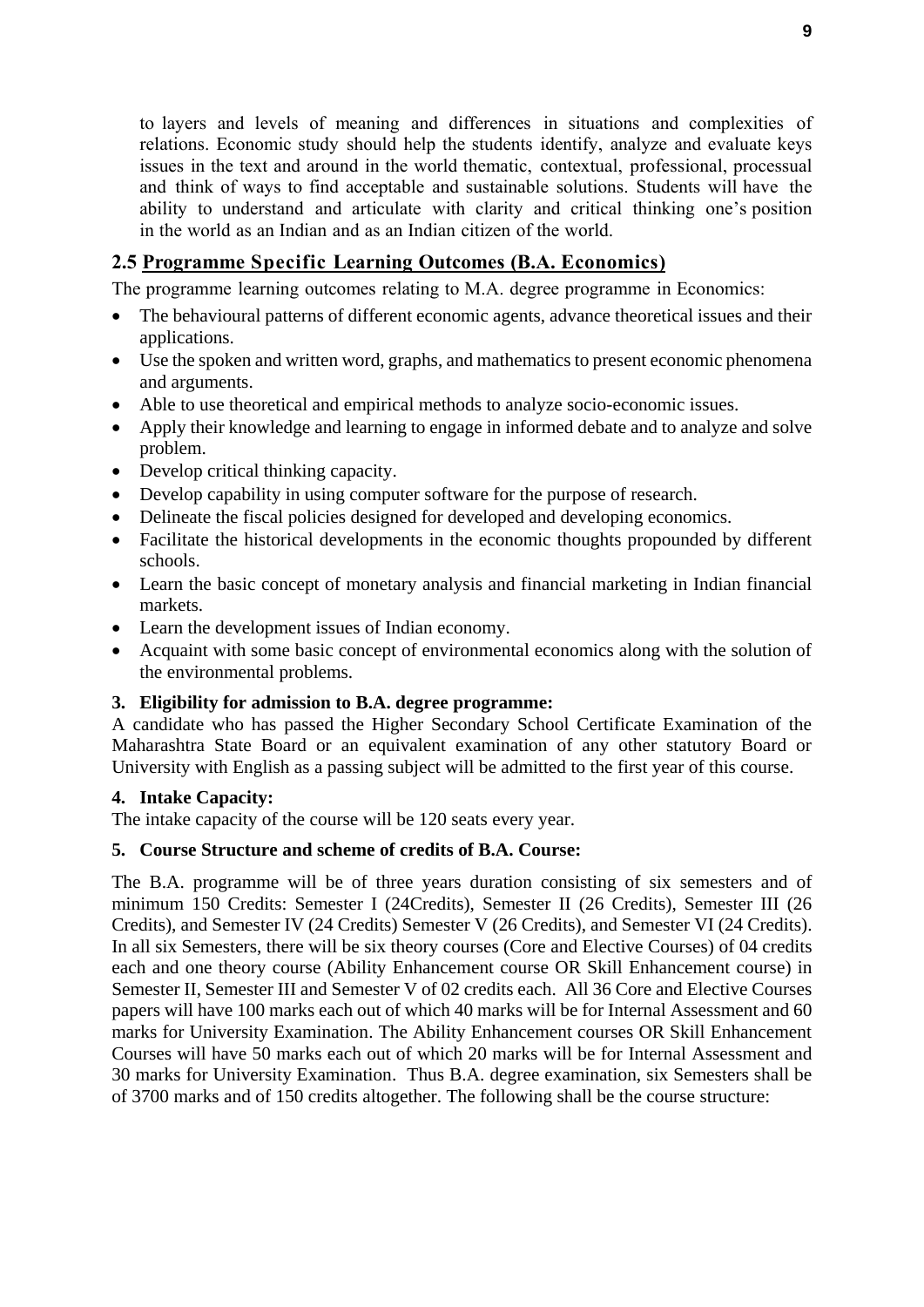## **F.Y.B.A.:**

A student joining the First year B.A. course shall offer six subjects mentioned below. He/she is advised to select the subjects of First Semester very carefully because he/she has to select subjects for the following semesters from the subjects offered at First Semester.

- 1) Subject in Core course is compulsory.
- 2) A student has to offer five subjects from Elective Courses given above.

## **F.Y.B.A.: Semester I**

| Subject Type        | Code             | Title of the paper              | Hrs/ | Credits | Exam<br><b>Hrs</b> | Maximum Marks          |                           |       |  |
|---------------------|------------------|---------------------------------|------|---------|--------------------|------------------------|---------------------------|-------|--|
|                     |                  |                                 | Week |         |                    | Internal<br>Assessment | University<br>Examination | Total |  |
| Core Course         | A <sub>101</sub> | 1. Compulsory English $-I$      | 04   | 04      | 03                 | 40                     | 60                        | 100   |  |
|                     |                  | Any Five from the following:    |      |         |                    |                        |                           |       |  |
|                     | A111             | English $(G1) - I$<br>1.        | 04   | 04      | 03                 | 40                     | 60                        | 100   |  |
|                     | A121             | 2. Economics $(G1) - I$         | 04   | 04      | 03                 | 40                     | 60                        | 100   |  |
| Elective<br>Courses | A131             | 3. Marathi $(G1) - I$           | 04   | 04      | 03                 | 40                     | 60                        | 100   |  |
|                     | A <sub>141</sub> | 4. Geography $(G1) - I$         | 04   | 04      | 03                 | 40                     | 60                        | 100   |  |
|                     | A151             | 5. Political Science $(G1) - I$ | 04   | 04      | 03                 | 40                     | 60                        | 100   |  |
|                     | A161             | 6. Sociology $(G1) - I$         | 04   | 04      | 03                 | 40                     | 60                        | 100   |  |

## **F.Y.B.A.: Semester II**

| Subject Type                   | Code  | Title of the paper                         | Hrs/ | Credits | Exam       |                        | <b>Maximum Marks</b>      |       |  |  |
|--------------------------------|-------|--------------------------------------------|------|---------|------------|------------------------|---------------------------|-------|--|--|
|                                |       |                                            | Week |         | <b>Hrs</b> | Internal<br>Assessment | University<br>Examination | Total |  |  |
| Core Course                    | A201  | 1. Compulsory English $-$ II               | 04   | 04      | 03         | 40                     | 60                        | 100   |  |  |
|                                |       | Any Five from the following:               |      |         |            |                        |                           |       |  |  |
|                                | A211  | 1. English $(G1) - II$                     | 04   | 04      | 03         | 40                     | 60                        | 100   |  |  |
|                                | A221  | 2. Economics $(G1) - II$                   | 04   | 04      | 03         | 40                     | 60                        | 100   |  |  |
| Elective<br>Courses            | A231  | 3. Marathi $(G1) - II$                     | 04   | 04      | 03         | 40                     | 60                        | 100   |  |  |
|                                | A241  | 4. Geography $(G1) - II$                   | 04   | 04      | 03         | 40                     | 60                        | 100   |  |  |
|                                | A251  | 5. Political Science $(G1) - II$           | 04   | 04      | 03         | 40                     | 60                        | 100   |  |  |
|                                | A261  | 6. Sociology $(G1) - II$                   | 04   | 04      | 03         | 40                     | 60                        | 100   |  |  |
| Skill<br>Enhancement<br>Course | SEC21 | <b>Basics of Information</b><br>Technology | 02   | 02      | 02         | 20                     | 30                        | 50    |  |  |

## **S.Y.B.A.:**

A student studying at Semester III & IV for the B.A. Degree shall study the subject as given below:

1) Compulsory English from Core courses.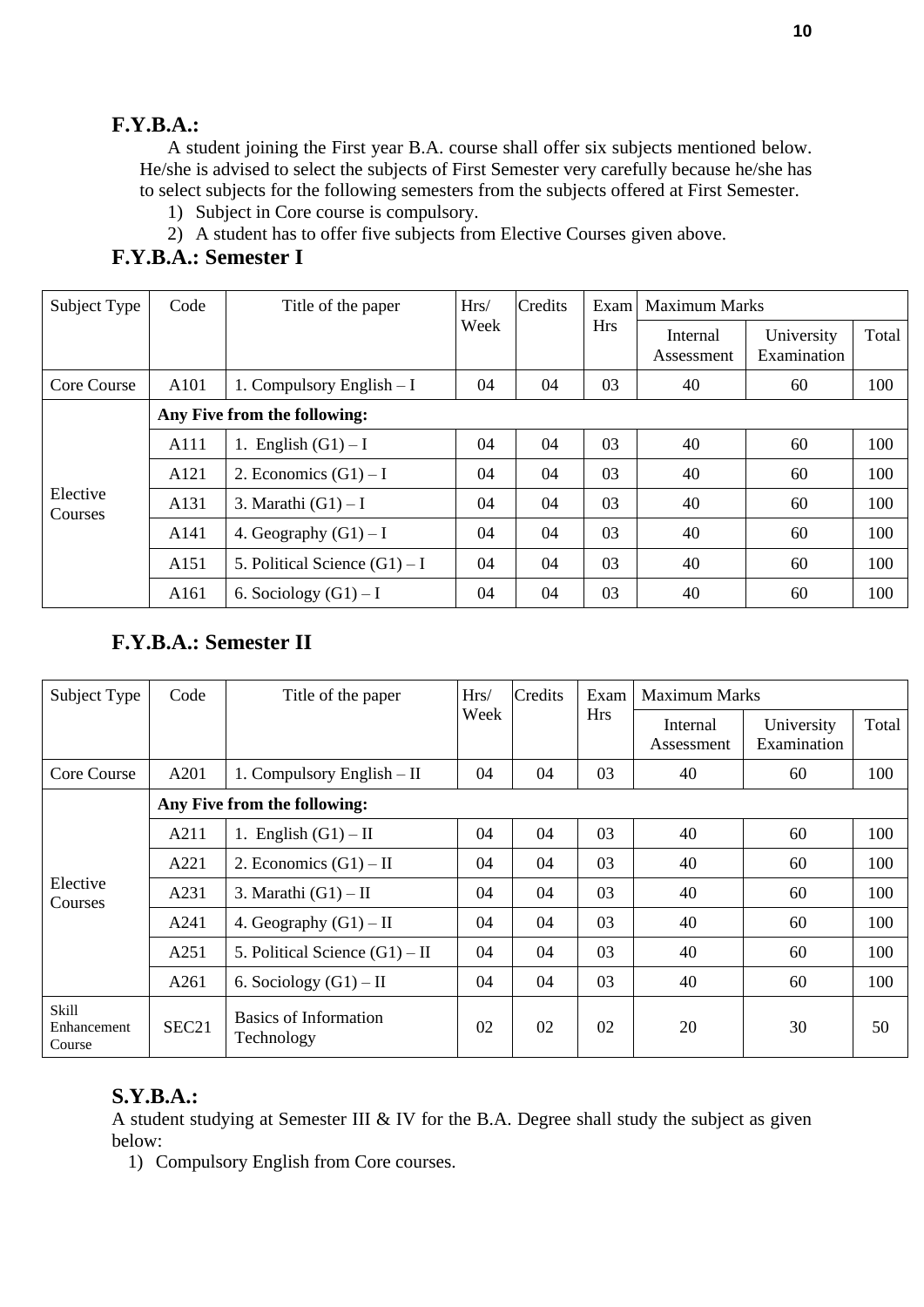- 2) He/she has to select one group as a special subject from the given Core courses groups and which is included in the subjects offered at the First Semester. There will be three papers of special subject.
- 3) He/she has to select two general subjects i.e. First paper in each Special Group and which is not included in Core courses and from the subjects offered at the First Semester.

## **ENVIRONMENT STUDIES:**

**As per the order of Honourable Supreme Court of India, this course is compulsory for every undergraduate student. The college is implementing this module course in Environment Studies in the second year of all degree courses. There will be 02 lectures per week for this course. The examination will be conducted at the end of Semester IV and will carry 50 marks. These marks will be converted into the grades accordingly. These grades will be mentioned in the degree Grade Sheet. It is mandatory for every student to pass this course. If any student fails in this course, the result of his/her degree course will be withheld by the university.**

| Subject Type | Code                              | Title of the paper                         | Hrs/ | Credits | Exam       | <b>Maximum Marks</b> |             |       |  |  |  |
|--------------|-----------------------------------|--------------------------------------------|------|---------|------------|----------------------|-------------|-------|--|--|--|
|              |                                   |                                            | Week |         | <b>Hrs</b> | Internal             | University  | Total |  |  |  |
|              |                                   |                                            |      |         |            | Assessment           | Examination |       |  |  |  |
|              | A301                              | 1. Compulsory English - I                  | 04   | 04      | 03         | 40                   | 60          | 100   |  |  |  |
|              | Any One group from the following: |                                            |      |         |            |                      |             |       |  |  |  |
|              | A) Special Level: English         |                                            |      |         |            |                      |             |       |  |  |  |
|              | A311                              | 1. English $(G2) - I$                      | 04   | 04      | 03         | 40                   | 60          | 100   |  |  |  |
|              | A312                              | 2. English $(S1) - I$                      | 04   | 04      | 03         | 40                   | 60          | 100   |  |  |  |
|              | A313                              | 3. English $(S2) - I$                      | 04   | 04      | 03         | 40                   | 60          | 100   |  |  |  |
|              |                                   | <b>B)</b> Special Level: Economics         |      |         |            |                      |             |       |  |  |  |
|              | A321                              | 1. Economics $(G2) - I$                    | 04   | 04      | 03         | 40                   | 60          | 100   |  |  |  |
|              | A322                              | 2. Economics $(S1) - I$                    | 04   | 04      | 03         | 40                   | 60          | 100   |  |  |  |
|              | A323                              | 3. Economics $(S2) - I$                    | 04   | 04      | 03         | 40                   | 60          | 100   |  |  |  |
|              | C) Special Level: Marathi         |                                            |      |         |            |                      |             |       |  |  |  |
|              | A331                              | 1. Marathi $(G2) - I$                      | 04   | 04      | 03         | 40                   | 60          | 100   |  |  |  |
| Core         | A332                              | 2. Marathi $(S1) - I$                      | 04   | 04      | 03         | 40                   | 60          | 100   |  |  |  |
| Courses      | A333                              | 3. Marathi $(S2) - I$                      | 04   | 04      | 03         | 40                   | 60          | 100   |  |  |  |
|              | D) Special Level: Geography       |                                            |      |         |            |                      |             |       |  |  |  |
|              | A341                              | 1. Geography $(G2) - I$                    | 04   | 04      | 03         | 40                   | 60          | 100   |  |  |  |
|              | A342                              | 2. Geography $(S1) - I$                    | 04   | 04      | 03         | 40                   | 60          | 100   |  |  |  |
|              | A343                              | 3. Geography $(S2) - I$                    | 04   | 04      | 03         | 40                   | 60          | 100   |  |  |  |
|              |                                   | <b>E) Special Level: Political Science</b> |      |         |            |                      |             |       |  |  |  |
|              | A351                              | 1. Political Science $(G2) - I$            | 04   | 04      | 03         | 40                   | 60          | 100   |  |  |  |
|              | A352                              | 2. Political Science $(S1) - I$            | 04   | 04      | 03         | 40                   | 60          | 100   |  |  |  |
|              | A353                              | 3. Political Science $(S2) - I$            | 04   | 04      | 03         | 40                   | 60          | 100   |  |  |  |
|              |                                   | F) Special Level: Sociology                |      |         |            |                      |             |       |  |  |  |
|              | A361                              | 1. Sociology $(G2) - I$                    | 04   | 04      | 03         | 40                   | 60          | 100   |  |  |  |
|              | A362                              | 2. Sociology $(S1) - I$                    | 04   | 04      | 03         | 40                   | 60          | 100   |  |  |  |
|              | A363                              | 3. Sociology $(S2) - I$                    | 04   | 04      | 03         | 40                   | 60          | 100   |  |  |  |

## **S.Y.B.A.: Semester III**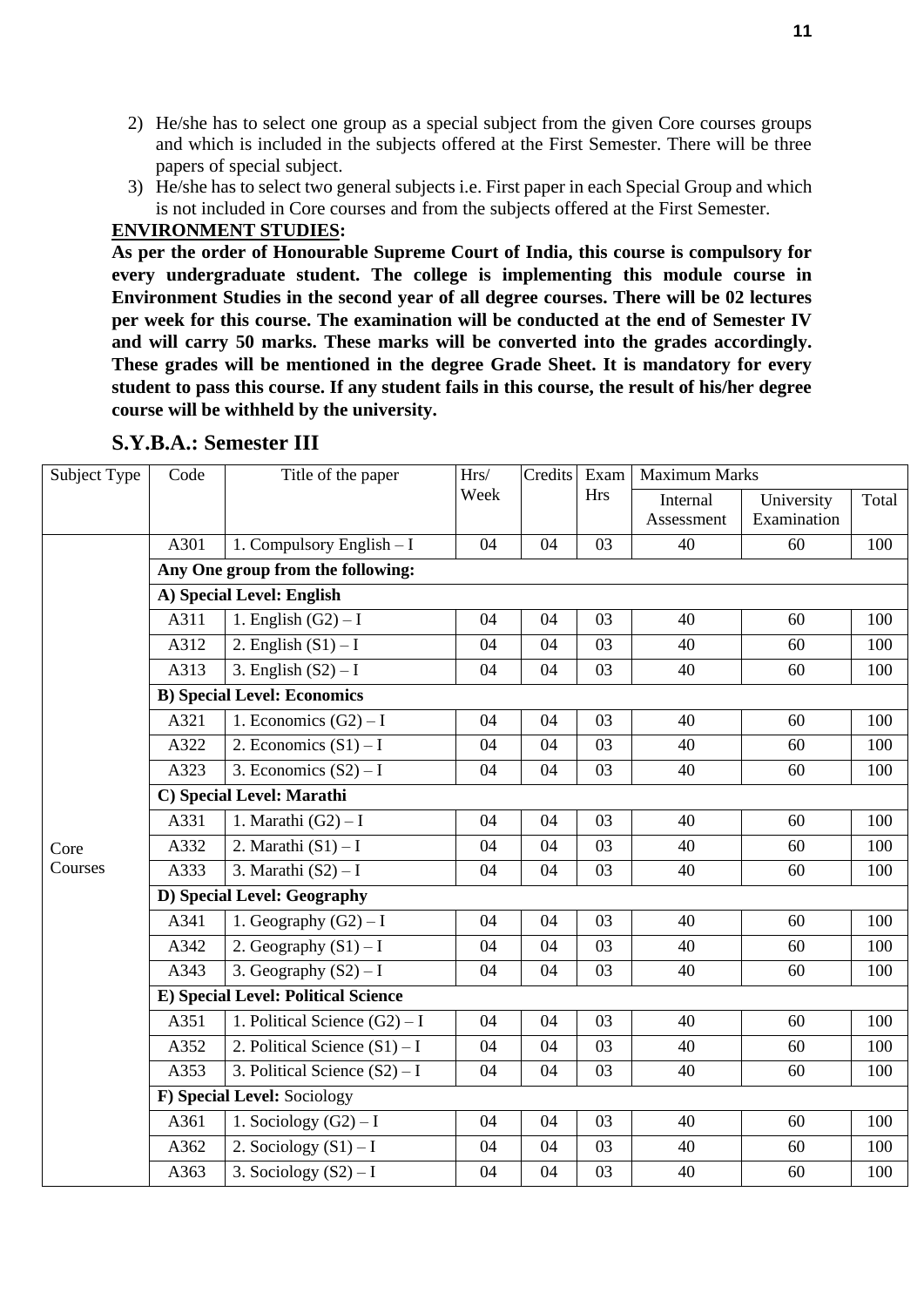| Subject Type                           | Code              | Title of the paper                        | Hrs/ |    |            | Credits Exam   Maximum Marks |                           |       |
|----------------------------------------|-------------------|-------------------------------------------|------|----|------------|------------------------------|---------------------------|-------|
|                                        |                   |                                           | Week |    | <b>Hrs</b> | Internal<br>Assessment       | University<br>Examination | Total |
| <b>Skill</b><br>Enhancemen<br>t Course | SEC <sub>31</sub> | <b>Communication Skills in</b><br>English | 02   | 02 | 02         | 20                           | 30                        | 50    |

# **S.Y.B.A.: Semester IV**

| Subject Type | Code                              | Title of the paper                  | Hrs/ | Credits | Exam       | <b>Maximum Marks</b>   |                           |       |  |  |  |
|--------------|-----------------------------------|-------------------------------------|------|---------|------------|------------------------|---------------------------|-------|--|--|--|
|              |                                   |                                     | Week |         | <b>Hrs</b> | Internal<br>Assessment | University<br>Examination | Total |  |  |  |
|              | A401                              | 1. Compulsory English - II          | 04   | 04      | 03         | 40                     | 60                        | 100   |  |  |  |
|              | Any One group from the following: |                                     |      |         |            |                        |                           |       |  |  |  |
|              |                                   | A) Special Level: English           |      |         |            |                        |                           |       |  |  |  |
|              | A411                              | 1. English $(G2) - II$              | 04   | 04      | 03         | 40                     | 60                        | 100   |  |  |  |
|              | A412                              | 2. English $(S1) - II$              | 04   | 04      | 03         | 40                     | 60                        | 100   |  |  |  |
|              | A413                              | 3. English $(S2) - II$              | 04   | 04      | 03         | 40                     | 60                        | 100   |  |  |  |
|              |                                   | <b>B)</b> Special Level: Economics  |      |         |            |                        |                           |       |  |  |  |
|              | A421                              | 1. Economics $(G2) - II$            | 04   | 04      | 03         | 40                     | 60                        | 100   |  |  |  |
| Core         | A422                              | 2. Economics $(S1) - II$            | 04   | 04      | 03         | 40                     | 60                        | 100   |  |  |  |
| Courses      | A423                              | 3. Economics $(S2) - II$            | 04   | 04      | 03         | 40                     | 60                        | 100   |  |  |  |
|              | C) Special Level: Marathi         |                                     |      |         |            |                        |                           |       |  |  |  |
|              | A431                              | 1. Marathi $(G2) - II$              | 04   | 04      | 03         | 40                     | 60                        | 100   |  |  |  |
|              | A432                              | 2. Marathi $(S1) - II$              | 04   | 04      | 03         | 40                     | 60                        | 100   |  |  |  |
|              | A433                              | 3. Marathi $(S2) - II$              | 04   | 04      | 03         | 40                     | 60                        | 100   |  |  |  |
|              | D) Special Level: Geography       |                                     |      |         |            |                        |                           |       |  |  |  |
|              | A441                              | 1. Geography $(G2) - II$            | 04   | 04      | 03         | 40                     | 60                        | 100   |  |  |  |
|              | A442                              | 2. Geography $(S1) - II$            | 04   | 04      | 03         | 40                     | 60                        | 100   |  |  |  |
|              | A443                              | 3. Geography $(S2) - II$            | 04   | 04      | 03         | 40                     | 60                        | 100   |  |  |  |
|              |                                   | E) Special Level: Political Science |      |         |            |                        |                           |       |  |  |  |
|              | A451                              | 1. Political Science $(G2) - II$    | 04   | 04      | 03         | 40                     | 60                        | 100   |  |  |  |
|              | A452                              | 2. Political Science $(S1) - II$    | 04   | 04      | 03         | 40                     | 60                        | 100   |  |  |  |
| Core         | A453                              | 3. Political Science $(S2) - II$    | 04   | 04      | 03         | 40                     | 60                        | 100   |  |  |  |
| Courses      |                                   | <b>F)</b> Special Level: Sociology  |      |         |            |                        |                           |       |  |  |  |
|              | A461                              | 1. Sociology $(G2) - II$            | 04   | 04      | 03         | 40                     | 60                        | 100   |  |  |  |
|              | A462                              | 2. Sociology $(S1) - II$            | 04   | 04      | 03         | 40                     | 60                        | 100   |  |  |  |
|              | A463                              | 3. Sociology $(S2) - II$            | 04   | 04      | 03         | 40                     | 60                        | 100   |  |  |  |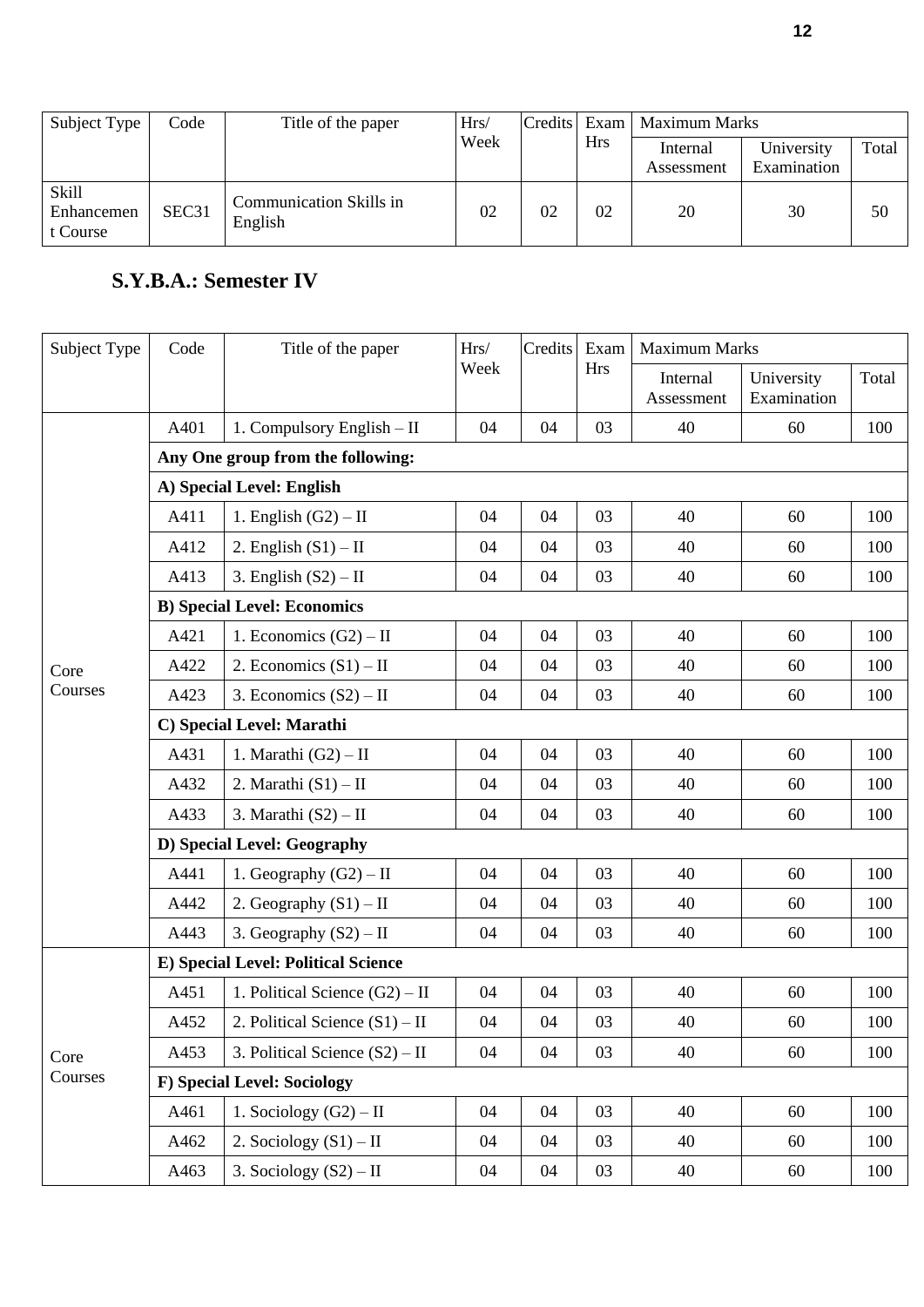## **T.Y.B.A.:**

A student studying at Semester V & VI for the Third Year B.A. Degree shall study the subjects as given below.

- 1) Compulsory English.
- 2) Five papers of the group selected as special subject.

|  | T.Y.B.A.: Semester V |  |
|--|----------------------|--|
|--|----------------------|--|

| Subject Type | Code                      | Title of the paper                                                       | Hrs/ | Credits | Exam       | <b>Maximum Marks</b>   |                           |       |  |  |  |  |
|--------------|---------------------------|--------------------------------------------------------------------------|------|---------|------------|------------------------|---------------------------|-------|--|--|--|--|
|              |                           |                                                                          | Week |         | <b>Hrs</b> | Internal<br>Assessment | University<br>Examination | Total |  |  |  |  |
|              | A501                      | 1. Compulsory English - I                                                | 04   | 04      | 03         | 40                     | 60                        | 100   |  |  |  |  |
|              |                           | One group from the following which is concurrent with Semester III & IV: |      |         |            |                        |                           |       |  |  |  |  |
|              | A) Special Level: English |                                                                          |      |         |            |                        |                           |       |  |  |  |  |
| Core         | A511                      | 1. English $(S3) - I$                                                    | 04   | 04      | 03         | 40                     | 60                        | 100   |  |  |  |  |
| Courses      | A512                      | 2. English $(S4) - I$                                                    | 04   | 04      | 03         | 40                     | 60                        | 100   |  |  |  |  |
|              | A513                      | 3. English $(S5) - I$                                                    | 04   | 04      | 03         | 40                     | 60                        | 100   |  |  |  |  |
|              | A514                      | 4. English $(S6) - I$                                                    | 04   | 04      | 03         | 40                     | 60                        | 100   |  |  |  |  |
|              | A515                      | 5. English $(S7) - I$                                                    | 04   | 04      | 03         | 40                     | 60                        | 100   |  |  |  |  |
|              |                           | <b>B)</b> Special Level: Economics                                       |      |         |            |                        |                           |       |  |  |  |  |
|              | A521                      | 1. Economics $(S3) - I$                                                  | 04   | 04      | 03         | 40                     | 60                        | 100   |  |  |  |  |
|              | A522                      | 2. Economics $(S4) - I$                                                  | 04   | 04      | 03         | 40                     | 60                        | 100   |  |  |  |  |
|              | A523                      | 3. Economics $(S5) - I$                                                  | 04   | 04      | 03         | 40                     | 60                        | 100   |  |  |  |  |
|              | A524                      | 4. Economics $(S6) - I$                                                  | 04   | 04      | 03         | 40                     | 60                        | 100   |  |  |  |  |
|              | A525                      | 5. Economics $(S7) - I$                                                  | 04   | 04      | 03         | 40                     | 60                        | 100   |  |  |  |  |
|              | C) Special Level: Marathi |                                                                          |      |         |            |                        |                           |       |  |  |  |  |
|              | A531                      | 1. Marathi $(S3) - I$                                                    | 04   | 04      | 03         | 40                     | 60                        | 100   |  |  |  |  |
| Core         | A532                      | 2. Marathi $(S4) - I$                                                    | 04   | 04      | 03         | 40                     | 60                        | 100   |  |  |  |  |
| Courses      | A533                      | 3. Marathi $(S5) - I$                                                    | 04   | 04      | 03         | 40                     | 60                        | 100   |  |  |  |  |
|              | A534                      | 4. Marathi $(S6) - I$                                                    | 04   | 04      | 03         | 40                     | 60                        | 100   |  |  |  |  |
|              | A535                      | 5. Marathi $(S7) - I$                                                    | 04   | 04      | 03         | 40                     | 60                        | 100   |  |  |  |  |
|              |                           | D) Special Level: Geography                                              |      |         |            |                        |                           |       |  |  |  |  |
|              | A541                      | 1. Geography $(S3) - I$                                                  | 04   | 04      | 03         | 40                     | 60                        | 100   |  |  |  |  |
|              | A542                      | 2. Geography $(S4) - I$                                                  | 04   | 04      | 03         | 40                     | 60                        | 100   |  |  |  |  |
|              | A543                      | 3. Geography $(S5) - I$                                                  | 04   | 04      | 03         | 40                     | 60                        | 100   |  |  |  |  |
|              | A544                      | 4. Geography $(S6) - I$                                                  | 04   | 04      | 03         | 40                     | 60                        | 100   |  |  |  |  |
|              | A545                      | 5. Geography $(S7) - I$                                                  | 04   | 04      | 03         | 40                     | 60                        | 100   |  |  |  |  |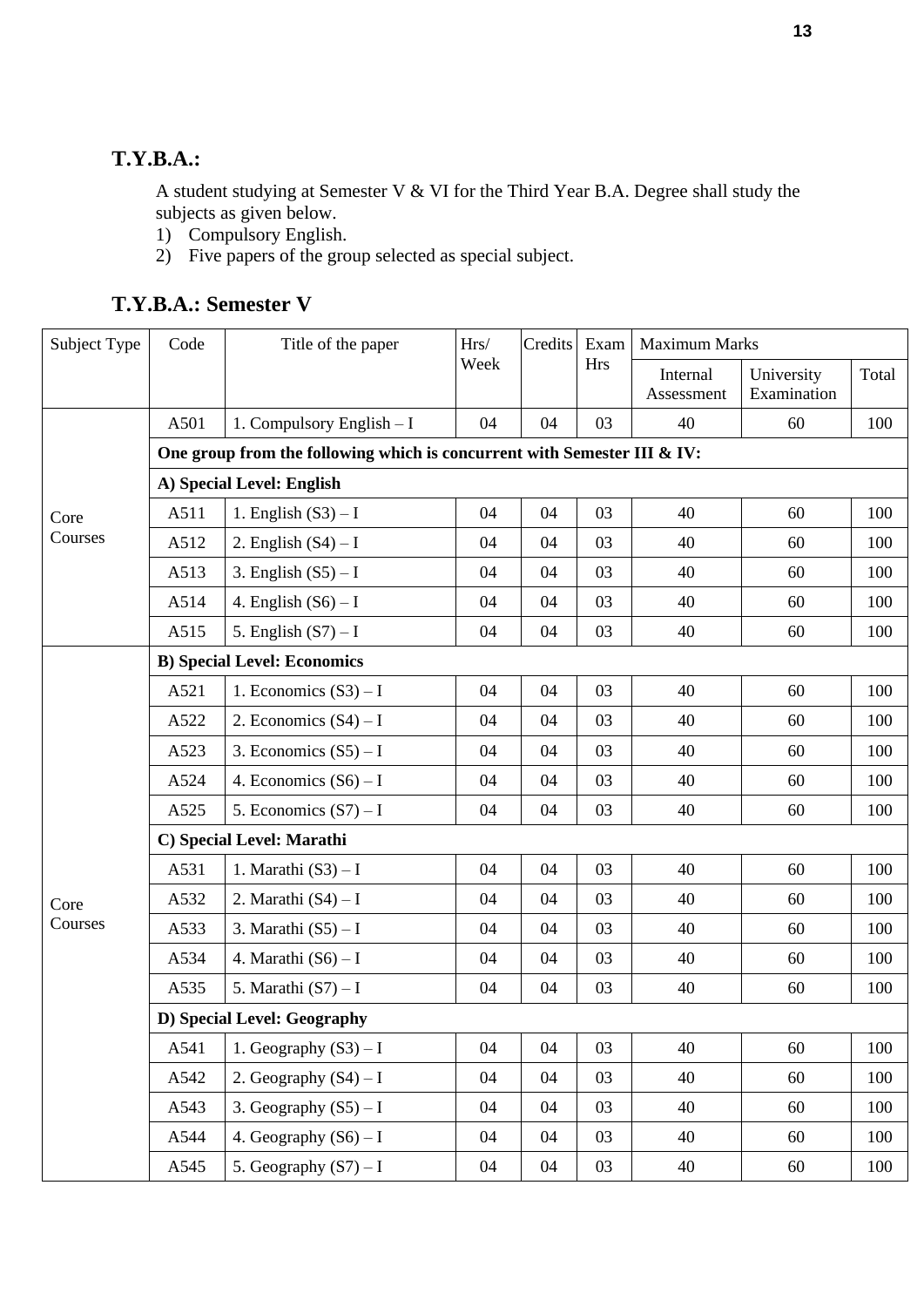| Subject Type                                   | Code                               | Title of the paper                  | Hrs/ | Credits | Exam       | <b>Maximum Marks</b>   |                           |       |  |  |
|------------------------------------------------|------------------------------------|-------------------------------------|------|---------|------------|------------------------|---------------------------|-------|--|--|
|                                                |                                    |                                     | Week |         | <b>Hrs</b> | Internal<br>Assessment | University<br>Examination | Total |  |  |
|                                                |                                    | E) Special Level: Political Science |      |         |            |                        |                           |       |  |  |
|                                                | A551                               | 1. Political Science $(S3) - I$     | 04   | 04      | 03         | 40                     | 60                        | 100   |  |  |
|                                                | A552                               | 2. Political Science $(S4) - I$     | 04   | 04      | 03         | 40                     | 60                        | 100   |  |  |
|                                                | A553                               | 3. Political Science $(S5) - I$     | 04   | 04      | 03         | 40                     | 60                        | 100   |  |  |
|                                                | A554                               | 4. Political Science $(S6) - I$     | 04   | 04      | 03         | 40                     | 60                        | 100   |  |  |
| Core                                           | A555                               | 5. Political Science $(S7) - I$     | 04   | 04      | 03         | 40                     | 60                        | 100   |  |  |
| Courses                                        | <b>F)</b> Special Level: Sociology |                                     |      |         |            |                        |                           |       |  |  |
|                                                | A561                               | 1. Sociology $(S3) - I$             | 04   | 04      | 03         | 40                     | 60                        | 100   |  |  |
|                                                | A562                               | 2. Sociology $(S4) - I$             | 04   | 04      | 03         | 40                     | 60                        | 100   |  |  |
|                                                | A563                               | 3. Sociology $(S5) - I$             | 04   | 04      | 03         | 40                     | 60                        | 100   |  |  |
|                                                | A564                               | 4. Sociology $(S6) - I$             | 04   | 04      | 03         | 40                     | 60                        | 100   |  |  |
|                                                | A565                               | 5. Sociology $(S7) - I$             | 04   | 04      | 03         | 40                     | 60                        | 100   |  |  |
| Ability<br>Enhancement<br>Compulsory<br>Course | AEC51                              | Soft Skills                         | 02   | 02      | 02         | 20                     | 30                        | 50    |  |  |

# **T.Y.B.A.: Semester VI**

| Subject Type | Code                                                                    | Title of the paper                                                       | Hrs/ | Credits | Exam       | <b>Maximum Marks</b>   |                           |       |  |  |  |  |
|--------------|-------------------------------------------------------------------------|--------------------------------------------------------------------------|------|---------|------------|------------------------|---------------------------|-------|--|--|--|--|
|              |                                                                         |                                                                          | Week |         | <b>Hrs</b> | Internal<br>Assessment | University<br>Examination | Total |  |  |  |  |
|              | A601<br>1. Compulsory English - II<br>03<br>40<br>100<br>04<br>04<br>60 |                                                                          |      |         |            |                        |                           |       |  |  |  |  |
|              |                                                                         | One group from the following which is concurrent with Semester III & IV: |      |         |            |                        |                           |       |  |  |  |  |
|              |                                                                         | A) Special Level: English                                                |      |         |            |                        |                           |       |  |  |  |  |
|              | A611                                                                    | 1. English $(S3) - II$                                                   | 04   | 04      | 03         | 40                     | 60                        | 100   |  |  |  |  |
|              | A612                                                                    | 2. English $(S4) - II$                                                   | 04   | 04      | 03         | 40                     | 60                        | 100   |  |  |  |  |
|              | A613                                                                    | 3. English $(S5) - II$                                                   | 04   | 04      | 03         | 40                     | 60                        | 100   |  |  |  |  |
| Core         | A614                                                                    | 4. English $(S6) - II$                                                   | 04   | 04      | 03         | 40                     | 60                        | 100   |  |  |  |  |
| Courses      | A615                                                                    | 5. English $(S7) - II$                                                   | 04   | 04      | 03         | 40                     | 60                        | 100   |  |  |  |  |
|              | <b>B) Special Level: Economics</b>                                      |                                                                          |      |         |            |                        |                           |       |  |  |  |  |
|              | A621                                                                    | 1. Economics $(S3) - II$                                                 | 04   | 04      | 03         | 40                     | 60                        | 100   |  |  |  |  |
|              | A622                                                                    | 2. Economics $(S4) - II$                                                 | 04   | 04      | 03         | 40                     | 60                        | 100   |  |  |  |  |
|              | A623                                                                    | 3. Economics $(S5) - II$                                                 | 04   | 04      | 03         | 40                     | 60                        | 100   |  |  |  |  |
|              | A624                                                                    | 4. Economics $(S6) - II$                                                 | 04   | 04      | 03         | 40                     | 60                        | 100   |  |  |  |  |
|              | A625                                                                    | 5. Economics $(S7) - II$                                                 | 04   | 04      | 03         | 40                     | 60                        | 100   |  |  |  |  |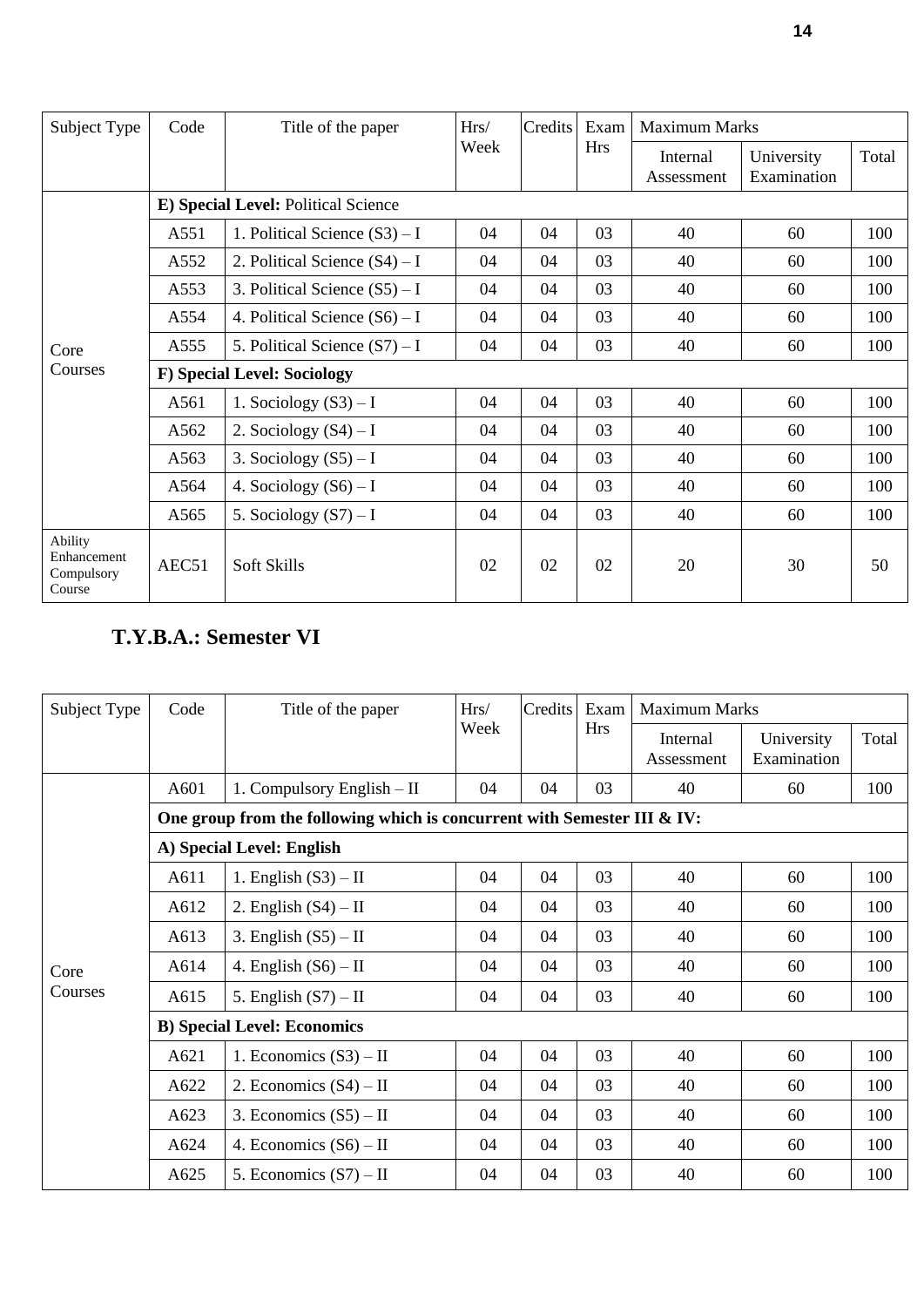| Subject Type | Code                                | Title of the paper                 | Hrs/ | Credits | Exam | <b>Maximum Marks</b>   |                           |       |  |  |  |  |
|--------------|-------------------------------------|------------------------------------|------|---------|------|------------------------|---------------------------|-------|--|--|--|--|
|              |                                     |                                    | Week |         | Hrs  | Internal<br>Assessment | University<br>Examination | Total |  |  |  |  |
|              |                                     | C) Special Level: Marathi          |      |         |      |                        |                           |       |  |  |  |  |
|              | A631                                | 1. Marathi $(S3) - II$             | 04   | 04      | 03   | 40                     | 60                        | 100   |  |  |  |  |
|              | A632                                | 2. Marathi $(S4) - II$             | 04   | 04      | 03   | 40                     | 60                        | 100   |  |  |  |  |
|              | A633                                | 3. Marathi $(S5) - II$             | 04   | 04      | 03   | 40                     | 60                        | 100   |  |  |  |  |
|              | A634                                | 4. Marathi $(S6) - II$             | 04   | 04      | 03   | 40                     | 60                        | 100   |  |  |  |  |
|              | A635                                | 5. Marathi $(S7) - II$             | 04   | 04      | 03   | 40                     | 60                        | 100   |  |  |  |  |
|              |                                     | D) Special Level: Geography        |      |         |      |                        |                           |       |  |  |  |  |
|              | A641                                | 1. Geography $(S3) - II$           | 04   | 04      | 03   | 40                     | 60                        | 100   |  |  |  |  |
| Core         | A642                                | 2. Geography $(S4) - II$           | 04   | 04      | 03   | 40                     | 60                        | 100   |  |  |  |  |
| Courses      | A643                                | 3. Geography $(S5) - II$           | 04   | 04      | 03   | 40                     | 60                        | 100   |  |  |  |  |
|              | A644                                | 4. Geography $(S6) - II$           | 04   | 04      | 03   | 40                     | 60                        | 100   |  |  |  |  |
|              | A645                                | 5. Geography $(S7) - II$           | 04   | 04      | 03   | 40                     | 60                        | 100   |  |  |  |  |
|              | E) Special Level: Political Science |                                    |      |         |      |                        |                           |       |  |  |  |  |
|              | A651                                | 1. Political Science $(S3) - II$   | 04   | 04      | 03   | 40                     | 60                        | 100   |  |  |  |  |
|              | A652                                | 2. Political Science $(S4) - II$   | 04   | 04      | 03   | 40                     | 60                        | 100   |  |  |  |  |
|              | A653                                | 3. Political Science $(S5) - II$   | 04   | 04      | 03   | 40                     | 60                        | 100   |  |  |  |  |
|              | A654                                | 4. Political Science $(S6) - II$   | 04   | 04      | 03   | 40                     | 60                        | 100   |  |  |  |  |
|              | A655                                | 5. Political Science $(S7) - II$   | 04   | 04      | 03   | 40                     | 60                        | 100   |  |  |  |  |
|              |                                     | <b>F)</b> Special Level: Sociology |      |         |      |                        |                           |       |  |  |  |  |
|              | A661                                | 1. Sociology $(S3) - II$           | 04   | 04      | 03   | 40                     | 60                        | 100   |  |  |  |  |
| Core         | A662                                | 2. Sociology $(S4) - II$           | 04   | 04      | 03   | 40                     | 60                        | 100   |  |  |  |  |
| Courses      | A663                                | 3. Sociology $(S5) - II$           | 04   | 04      | 03   | 40                     | 60                        | 100   |  |  |  |  |
|              | A664                                | 4. Sociology $(S6) - II$           | 04   | 04      | 03   | 40                     | 60                        | 100   |  |  |  |  |
|              | A665                                | 5. Sociology $(S7) - II$           | 04   | 04      | 03   | 40                     | 60                        | 100   |  |  |  |  |

## **5. Total required credits:**

| Semester         |    | Core Course Credits   Elective Course Credits | <b>Foundation Course Credits</b> | <b>Total Credits</b> |
|------------------|----|-----------------------------------------------|----------------------------------|----------------------|
| Semester - I     | 04 | 20                                            | 00                               | 24                   |
| $Semester - II$  | 04 | 20                                            | 02                               | 26                   |
| $Semester - III$ | 16 | 08                                            | 02                               | 26                   |
| $Semester - IV$  | 16 | 08                                            | 00                               | 24                   |
| $Semester-V$     | 24 | 00                                            | 02                               | 26                   |
| Semester - VI    | 24 | 00                                            | 00                               | 24                   |
|                  |    |                                               | <b>Grand Total</b>               | 150                  |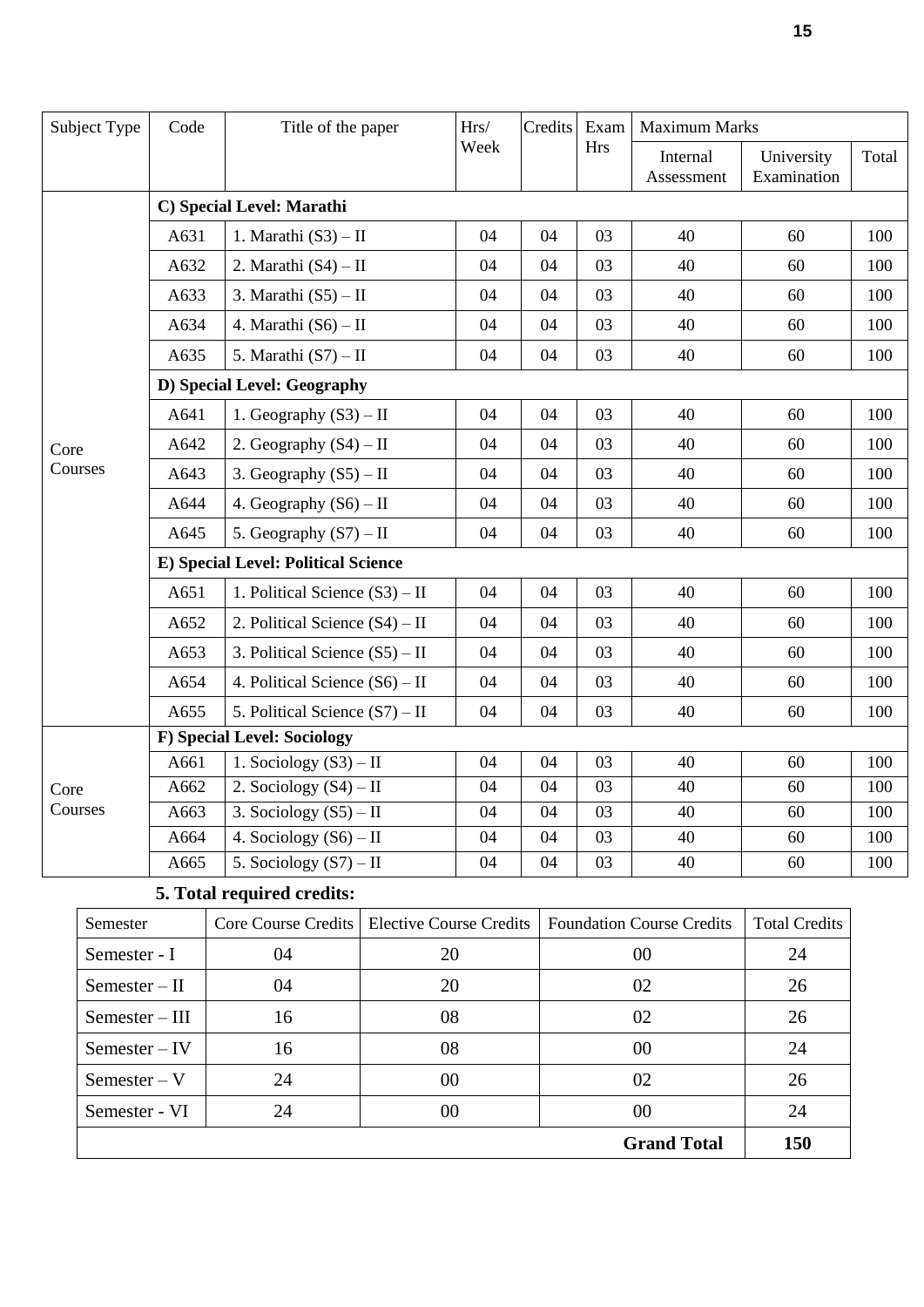#### **6. Scheme of teaching:**

| Semester                      | Subject      |        | Work Load per week | Total work load<br>per week |
|-------------------------------|--------------|--------|--------------------|-----------------------------|
|                               |              | Theory | Tutorial           |                             |
| $F.Y.B.A.$ Semester $-I & II$ | Each subject | 3      |                    | 04                          |
| S.Y.B.A. Semester – III $&$   | Each subject | 3      |                    | 04                          |
| T.Y.B.A. Semester – $V \&$    | Each subject | 3      |                    | 04                          |

#### **7. Medium of instruction:**

The medium of instruction and examination shall be English and Marathi. Students can choose any one medium of instruction.

#### **8. University terms:**

The dates for the commencement and conclusion of the First and the Second terms shall be fixed by the University authorities. The terms can be kept by students, who have registered their names with the University.

#### **9. Scheme of examination:**

The Assessment of the students of Bachelor of Arts (B.A.) course in the academic session 2018- 19 and thereafter shall be based on

- (a) University Examinations (UE)
- (b) Internal Assessment (IE)
- (c) Choice Based Credit System, and

(d) Semester Grade Point Average (SGPA) and Cumulative Grade Point Average system (CGPA)

For each paper of 100 marks, there will be Internal Assessment of 40 marks and the University Examination of 60 marks/3 hours duration at the end of each semester. The 04 credit will be given to a student who secures at least 40% of marks allotted to each paper. A candidate who does not pass the examination in any subject or subjects in one semester will be permitted to reappear in such failed subject or subjects along with the papers of following semesters.

The Internal Assessment (IA) for each paper will be of 40 marks. The Internal Assessment may be in the forms as follows:

| a) Attendance                                 | 10 Marks |
|-----------------------------------------------|----------|
| b) Home Assignment/Tutorial/Test/Presentation | 15 Marks |
| c) Mid Semester Examination                   | 15 Marks |

## **10. Standard of passing:**

For all courses, both UE and IA constitute separate heads of passing. In order to pass in such courses and to earn the assigned credits, a student must obtain a minimum grade point of 5.0 (40% marks) at UE and also a minimum grade point of 5.0 (40% marks) at IA.

Even a student fails in IA, he/she shall be declared 'pass' in the course provided he/she obtains a minimum of 25% in IA and GPA for the course is at least 6.0 (50% in aggregate). The GPA for a course will be calculated only if the student passes at the UE.

A student who fails at UE in a course has to reappear only at UE as a backlog candidate and clear the head of passing. Similarly, a student who fails in a course at IA has to reappear only at IA as a backlog candidate and clear the head of passing.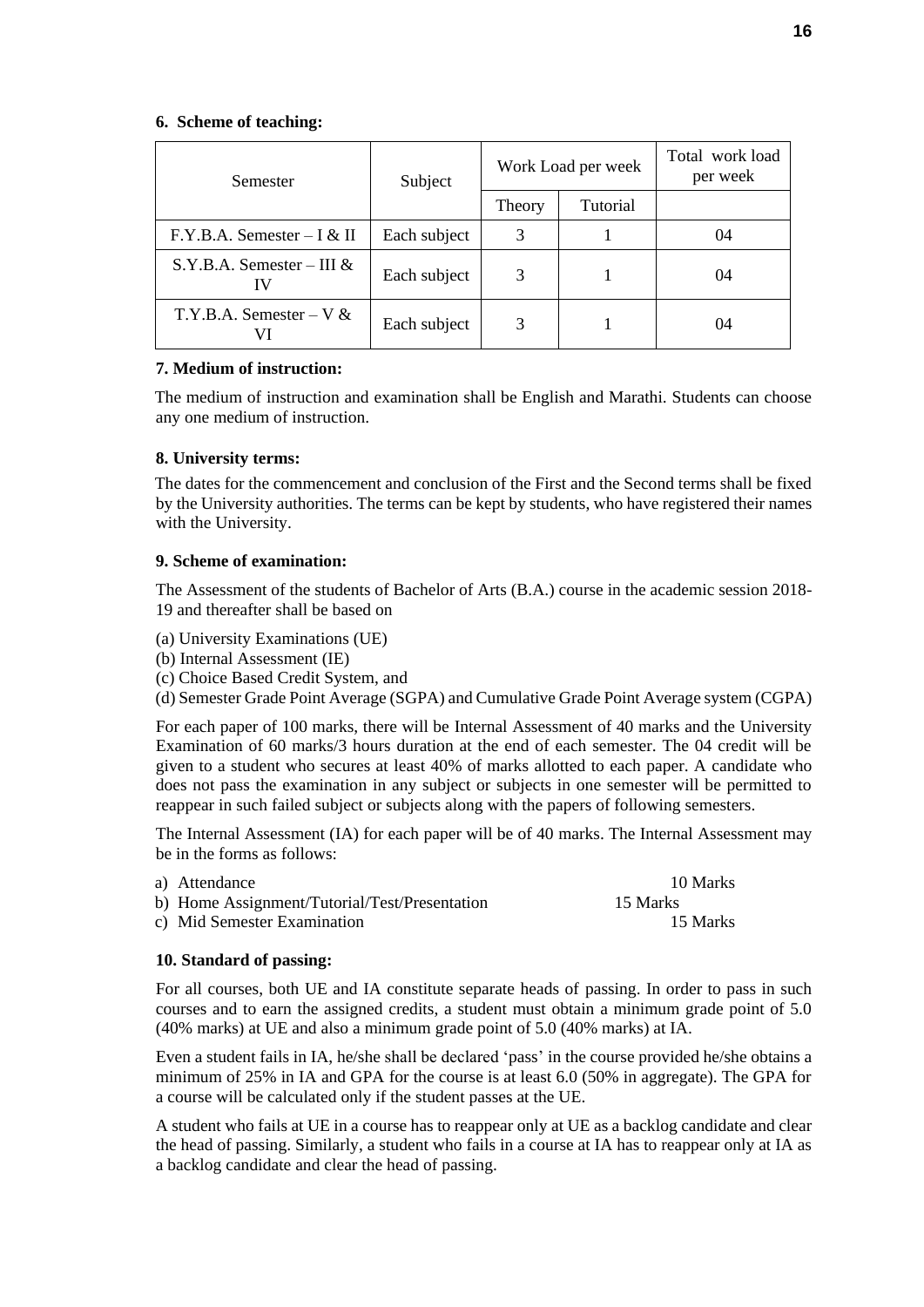A candidate shall be permitted to proceed further from the First Semester up to Fourth Semester irrespective of his/her failure in any of the Semester examinations subject to the condition that the candidates should register for all the backlog subjects of earlier semesters along with current (subsequent) semester subjects. However, he/she should have cleared all the papers at F.Y.B.A. Semester I & II when he/she admits to T.Y.B.A. Semester V.

| Range of Marks (Out of 100) | Grade | <b>Grade Point</b> |
|-----------------------------|-------|--------------------|
| $80 \leq$ Marks $\leq 100$  |       |                    |
| $70 \leq$ Marks $\leq 80$   | A+    |                    |
| $60 \leq$ Marks $< 70$      |       |                    |
| $55 \leq$ Marks $\leq 60$   | $B+$  |                    |
| $50 \leq$ Marks $< 55$      |       |                    |
| $40 \leq$ Marks $< 50$      |       |                    |
| Marks $<$ 40                |       |                    |

The 10-point scale Grades and Grade Points according to the following table.

The performances at UE and IA will be combined to obtain the Grade Point Average (GPA) for the course. The weights for performance at UE and IA shall respectively be 60% and 40%.

GPA is calculated by adding the UE marks out of 60 and IA marks out of 40. The total marks out of 100 are converted to grade point, which will be the GPA.

#### **11. Formula to calculate grade points (GP):**

Suppose that '*Max*' is the maximum marks assigned for an examination or evaluation based on which GP will be computed. In order to determine the GP, Set  $x = Max / 10$  (since we have adapted 10-point system). Then GP is calculated by the formulas shown as below.

| Range of Marks at the evaluation | <b>Formula for the Grade Point</b> |
|----------------------------------|------------------------------------|
| $8x \leq$ Marks $\leq 10x$       | 10                                 |
| $5.5x \leq$ Marks $\leq 8x$      | Truncate (Marks/x) $+2$            |
| $4x \leq$ Marks $\leq 5.5x$      | Truncate (Marks/x) +1              |

Two kinds of performance indicators, namely, the Semester Grade Point Average (SGPA) and the Cumulative Grade Point Average (CGPA) shall be computed at the end of each term. The SGPA measures the cumulative performance of a student in all the courses in a particular semester, while the CGPA measures the cumulative performance in all courses since his/her enrolment to the course. The CGPA of learner when he/she completes the programme is the final result of the learner.

The SGPA is calculated by the formula SGPA= $\frac{\sum C k \times G P k}{\sum C k}$ , where  $C_k$  is the credit-value assigned to a course and  $GP_k$  is the GPA obtained by the student in the course. In the above, the sum is taken over all the courses that the student has undertaken for the study during the semester, including those in which he/she might have failed or those for which he/ she remained absent. The SGPA shall be calculated up to two decimal place accuracy.

The CGPA is calculated by the formula CGPA= $\frac{\sum C k \times G P k}{\sum C k}$ , where  $C_k$  is the credit-value assigned to a course and  $GP_k$  is the GPA obtained by the student in the course. In the above, the sum is taken over all the courses that the student has undertaken for the study from the time of his/her enrolment to the course and also the during the semester for which CGPA is calculated, including those in which he/she might have failed or those for which he/she remained absent. The CGPA shall be calculated up to two decimal place accuracy.

#### **The Formula to compute equivalent percentage marks for specified CGPA:**